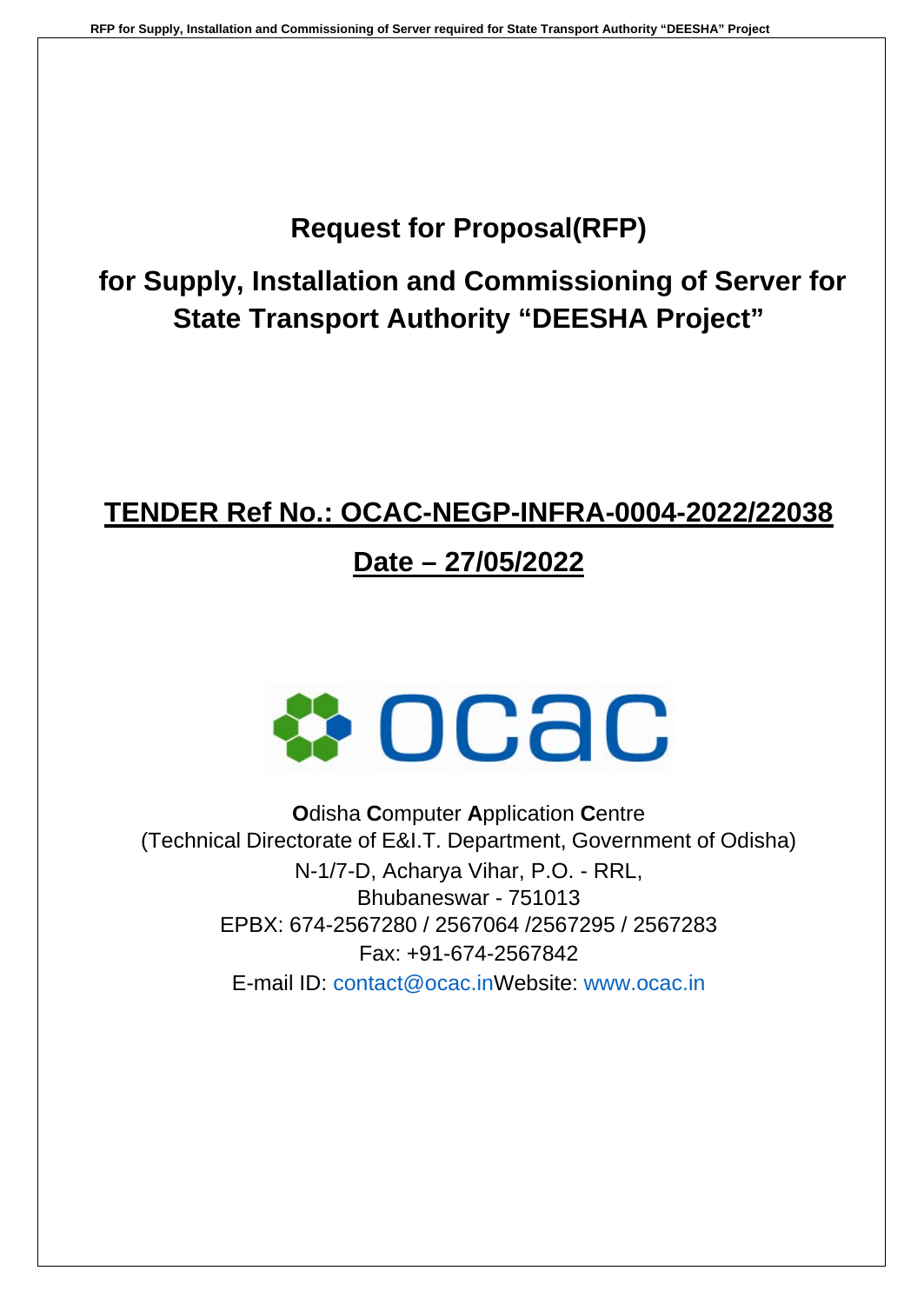## **Tender Reference**

| <b>Date</b>                              | 27/05/2022                                                                                                                                      |  |
|------------------------------------------|-------------------------------------------------------------------------------------------------------------------------------------------------|--|
| <b>Tender Reference</b><br><b>Number</b> | OCAC-NEGP-INFRA-0004-2022/22038                                                                                                                 |  |
| <b>Title</b>                             | Selection of Supplier for Supply, Installation and<br>Commissioning of Server required for State Transport<br><b>Authority "DEESHA" Project</b> |  |

## **Tender Schedule**

| <b>SI. No.</b> | <b>Items</b>                                    | Date & Time            |  |
|----------------|-------------------------------------------------|------------------------|--|
| 1.             | Commencement of the bid                         | 27/05/2022             |  |
| 2.             | Last Date for submission of Pre-Bid Queries     | 06/06/2022 by 05:00 PM |  |
| 3.             | Pre-Bid Meeting Date & time                     | 07/06/2022 at 04:00 PM |  |
| 4.             | Schedule for Issue of Corrigendum (if any)      | 10/06/2022, 05:00 PM   |  |
| 5.             | Last date and time for Submission of Bid        | 20/06/2022 by 02:00 PM |  |
| 6.             | Opening of Pre-Qualification-cum-Technical Bids | 20/06/2022 at 04:00 PM |  |
| 7.             | <b>Opening of Commercial Bids</b>               | To be notified later   |  |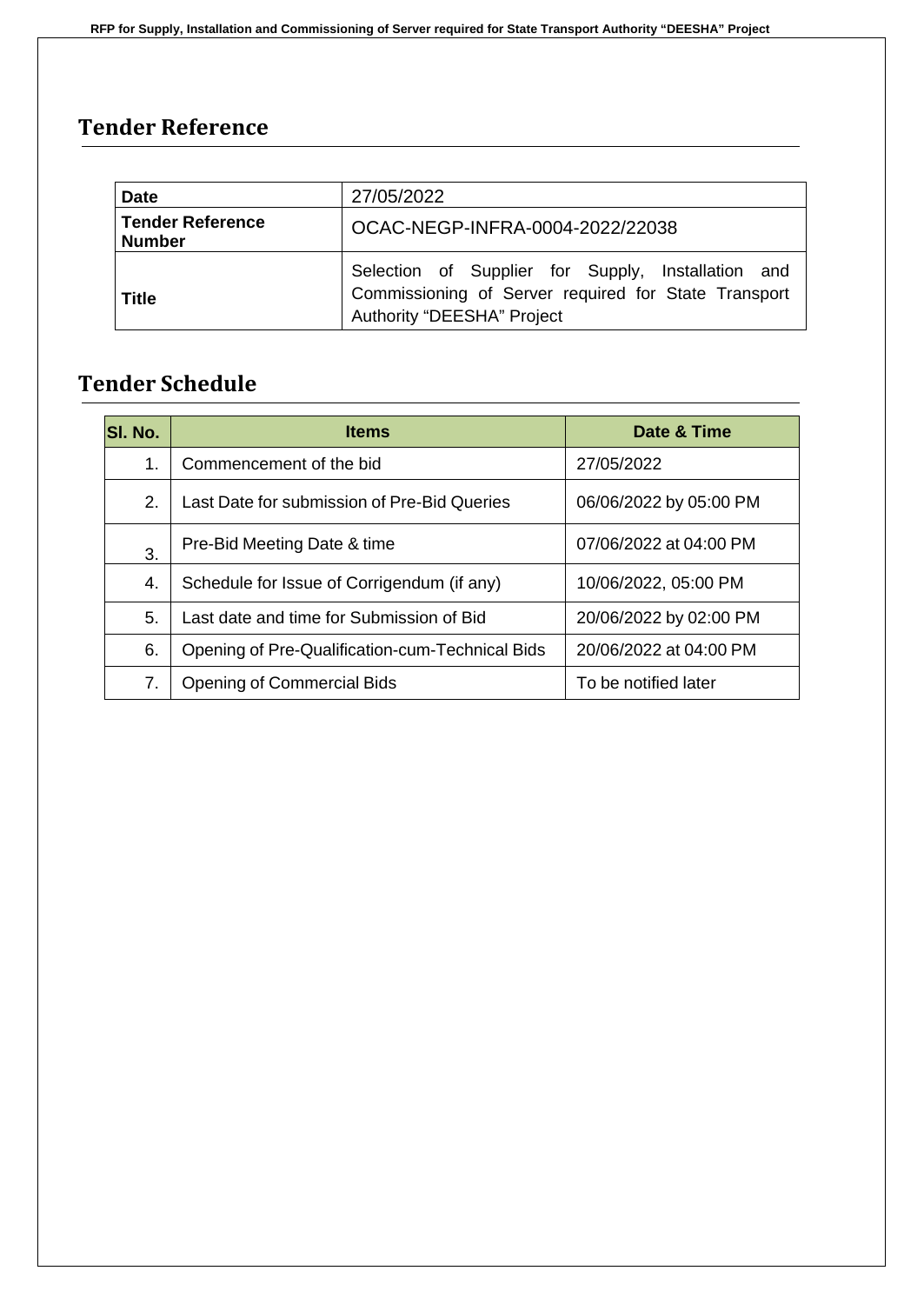## Contents

| 1.1.    |    |
|---------|----|
| 1.2.    |    |
| 1.3.    |    |
| 1.4.    |    |
| 1.5.    |    |
| 1.5.1.  |    |
| 1.5.2.  |    |
| 1.5.3.  |    |
| 1.5.4.  |    |
| 1.5.5.  |    |
| 1.6.    |    |
| 1.6.1.  |    |
| 1.6.2.  |    |
| 1.7.    |    |
| 1.7.1.  |    |
| 1.7.2.  |    |
| 1.7.3.  |    |
| 1.7.4.  |    |
| 1.7.5.  |    |
| 1.7.5.1 | 12 |
| 1.7.6.  |    |
| 1.7.7.  |    |
| 1.7.8.  |    |
| 1.8.    |    |
| 1.8.1.  |    |
| 1.8.2.  |    |
| 1.8.3.  |    |
|         |    |
| 2.1.    |    |
| 2.2.    |    |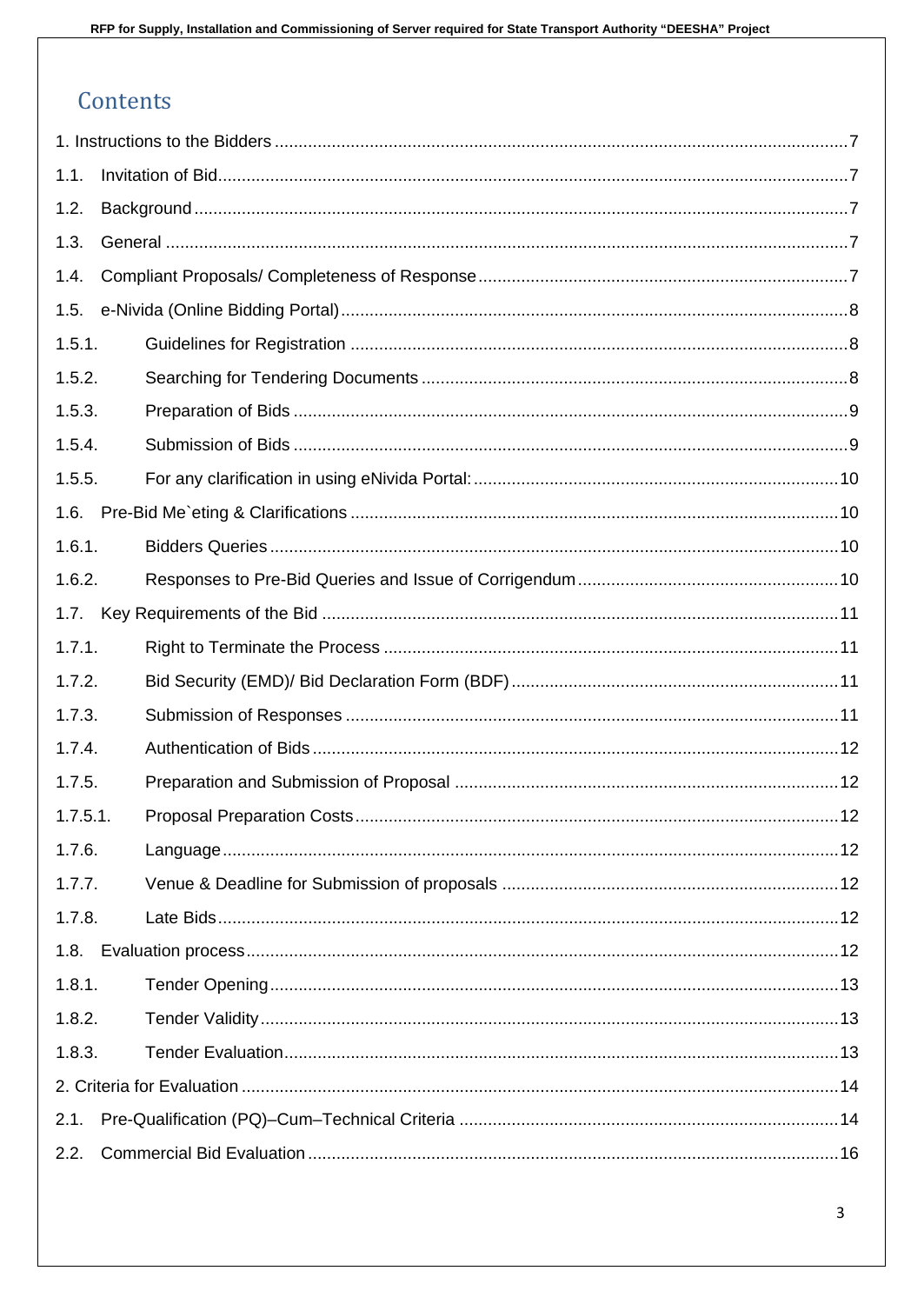| 3.1.   |  |
|--------|--|
| 3.2.   |  |
| 3.3.   |  |
| 3.4.   |  |
| 3.5.   |  |
| 3.6.   |  |
| 3.7.   |  |
|        |  |
| 4.1.   |  |
| 4.1.1. |  |
| 4.1.2. |  |
| 4.1.3. |  |
| 4.2.   |  |
| 4.3.   |  |
| 4.4.   |  |
|        |  |
| 5.1.   |  |
| 5.2.   |  |
| 5.3.   |  |
| 5.4.   |  |
| 5.5.   |  |
| 5.6.   |  |
| 5.7.   |  |
| 5.8.   |  |
| 5.9.   |  |
| 5.9.1. |  |
| 5.9.2. |  |
|        |  |
| 6.1.   |  |
| 6.2.   |  |
| 6.3.   |  |
| 6.4.   |  |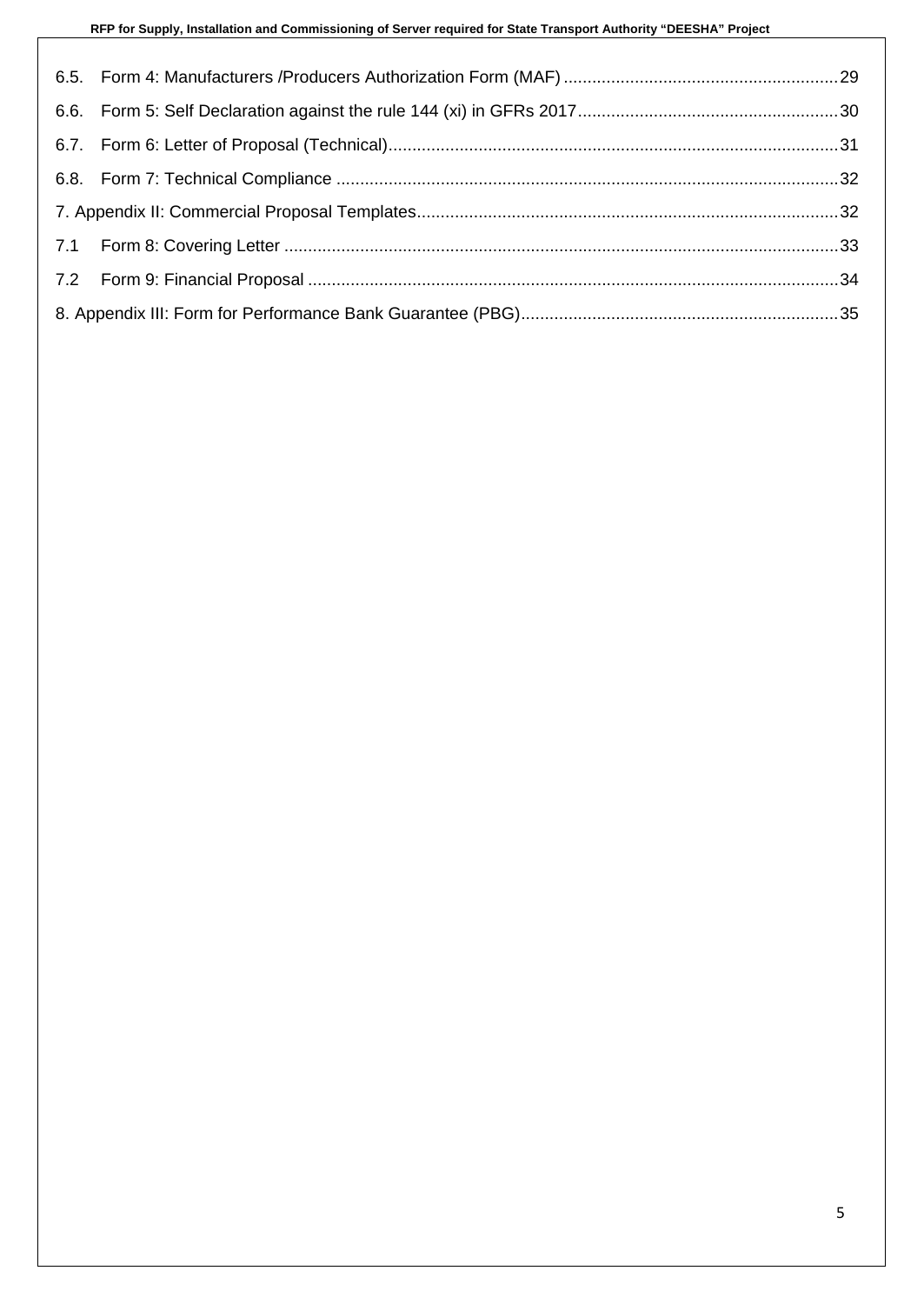## **Definitions /Acronyms**

| <b>Term</b>                         | <b>Definition</b>                                                                                                                                                                                                                                                                                                                                                                                 |  |  |
|-------------------------------------|---------------------------------------------------------------------------------------------------------------------------------------------------------------------------------------------------------------------------------------------------------------------------------------------------------------------------------------------------------------------------------------------------|--|--|
| Authorized Representative           | Any person authorized by either of the parties                                                                                                                                                                                                                                                                                                                                                    |  |  |
| <b>Bidder</b>                       | Any firm offering the solution(s), service(s) and /or materials as<br>required in the tender. The word Bidder when used in the pre-<br>award period shall be synonymous with parties bidding for this<br>tender, and when used after award of the contract shall mean<br>the successful party with whom OCAC, signs the agreement for<br>rendering of services for implementation of thisproject. |  |  |
| <b>OEM</b>                          | Original Equipment Manufacturer                                                                                                                                                                                                                                                                                                                                                                   |  |  |
| Party                               | Means OCAC or Bidder, individually and "Parties" mean OCAC<br>and Bidder, collectively                                                                                                                                                                                                                                                                                                            |  |  |
| Proposal / Bid                      | The Pre-Qualification $-$ cum $-$ Technical Proposal<br>and<br>Commercial Proposals all together, i.e., complete proposal forthe<br>implementation of this project                                                                                                                                                                                                                                |  |  |
| <b>Request for Proposal(Tender)</b> | Means this document and its annexure etc., seeking a set of<br>solution(s), services(s), materials and/or any combination of<br>them.                                                                                                                                                                                                                                                             |  |  |
| <b>BDF</b>                          | <b>Bid Security Declaration Form</b>                                                                                                                                                                                                                                                                                                                                                              |  |  |
| <b>PBG</b>                          | Performance Bank Guarantee                                                                                                                                                                                                                                                                                                                                                                        |  |  |
| <b>OCAC</b>                         | <b>Odisha Computer Application Centre</b>                                                                                                                                                                                                                                                                                                                                                         |  |  |
| Availability of Tender              | https://enivida.odisha.gov.in,<br>https://www.ocac.in/,<br>https://odisha.gov.in/                                                                                                                                                                                                                                                                                                                 |  |  |
| eNivida                             | The portal where all this tendering process will take place,<br>since publishing to open & Award of the tender.<br>Bidders have to use this portal for Bid Submission and further<br>activities till Award.<br>URL: https://enivida.odisha.gov.in                                                                                                                                                 |  |  |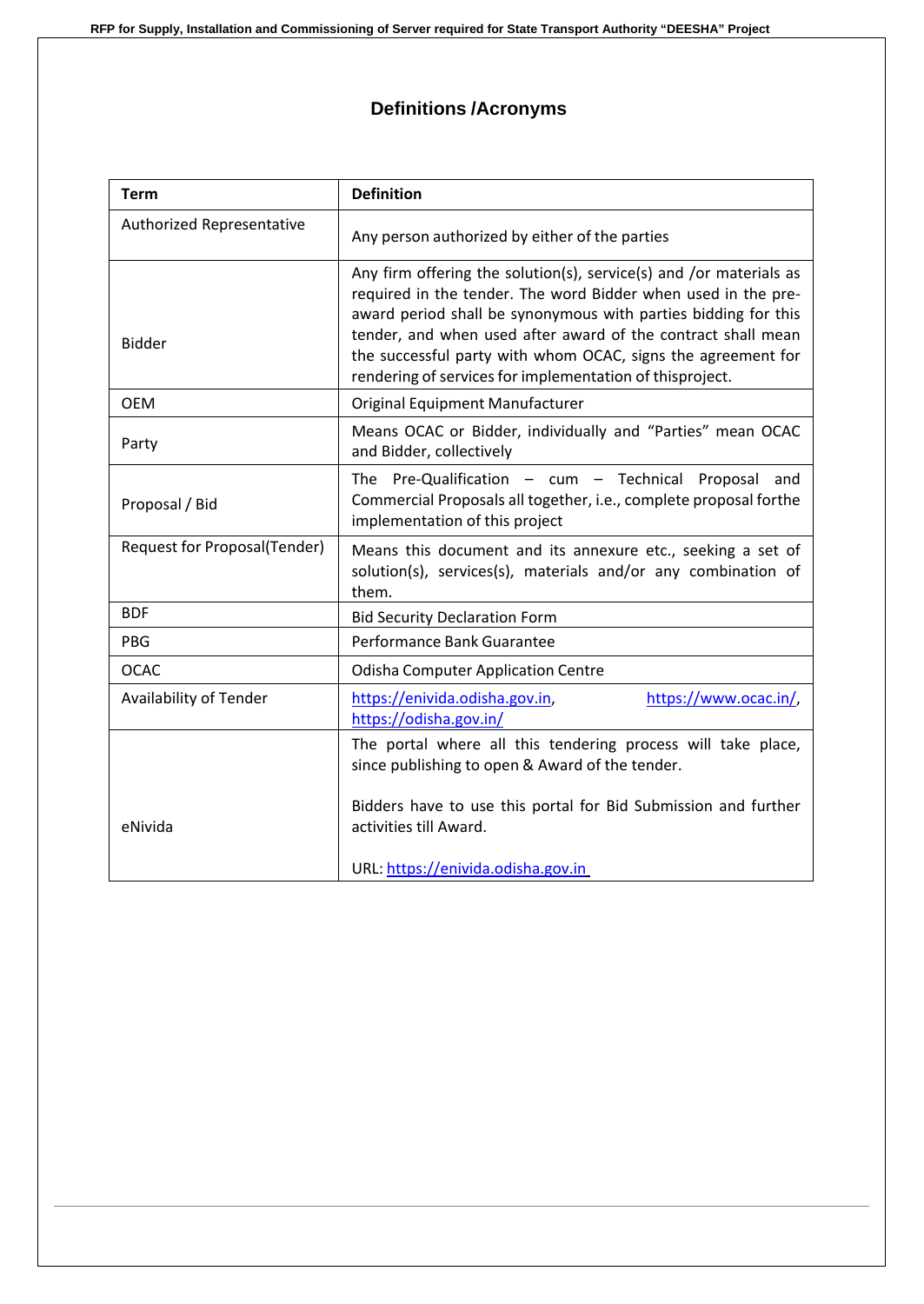#### <span id="page-6-0"></span>**1. Instructions to the Bidders**

### <span id="page-6-1"></span>**1.1. Invitation of Bid**

- a) Odisha Computer Application Centre (OCAC) invites responses ("Tenders") to this Request for Proposals ("TENDER") from OEMs /authorized Partners ("Bidders") for the provision of items as described in this tender. Tender for Supply, Installation, and commissioning of Server's required in Odisha State data Center for State transport Authority ITMS Application. OCAC is the Nodal Agency for this Government procurement.
- b) Proposals must be submitted online through e-Nivida portal before the last date and time of submission.

### <span id="page-6-2"></span>**1.2. Background**

Odisha Computer Application Centre (OCAC), the Designated Technical Directorate of Electronics & Information Technology Department, Government of Odisha, intends to Procure the required hardware infrastructure for video based analytics of "DEESHA" ITMS Application, and approximately 180 no's of ANPR & Overview camera's video input will be analyzed for nearly 10 types of different analytics.

The master application along with other modules are already hosted in the OSDC VM platform& working. This two standalone servers will serve the analytical part as a separate module & part of master application.

#### <span id="page-6-3"></span>**1.3.General**

- a) While every effort has been made to provide comprehensive and accurate background information and requirements and specifications, Bidders must form their own conclusions about the solution needed to meet the requirements. Bidders and recipients of this tender may consult their own legal advisers with regard to this tender.
- b) All information supplied by Bidders may be treated as contractually binding on the Bidders, on successful award of the assignment by OCAC on the basis of this tender.
- c) No commitment of any kind, contractual or otherwise shall exist unless and until a formal written contract has been executed by or on behalf of the OCAC. Any notification by the bidder shall not give rise to any enforceable rights. OCAC may cancel this public procurement at any time prior to a formal written contract being executed by or on behalf of the OCAC.
- d) This tender supersedes and replaces any previous public documentation & communications and Bidders should place no reliance on such communications.

#### <span id="page-6-4"></span>**1.4. Compliant Proposals/ Completeness of Response**

- a) Bidders are advised to study all instructions, forms, terms, requirements and other information in the tender documents carefully. Submission of the bid shall be deemed to have been done after careful study and examination of the tender document with full understanding of its implications.
- b) Failure to comply with the requirements set out in this tender may render the Proposal noncompliant and the Proposal may be rejected. Bidders must:
	- I. Include all documentation specified in this tender;
	- II. Follow the format of thistender and respond to each element in the order asset out in this tender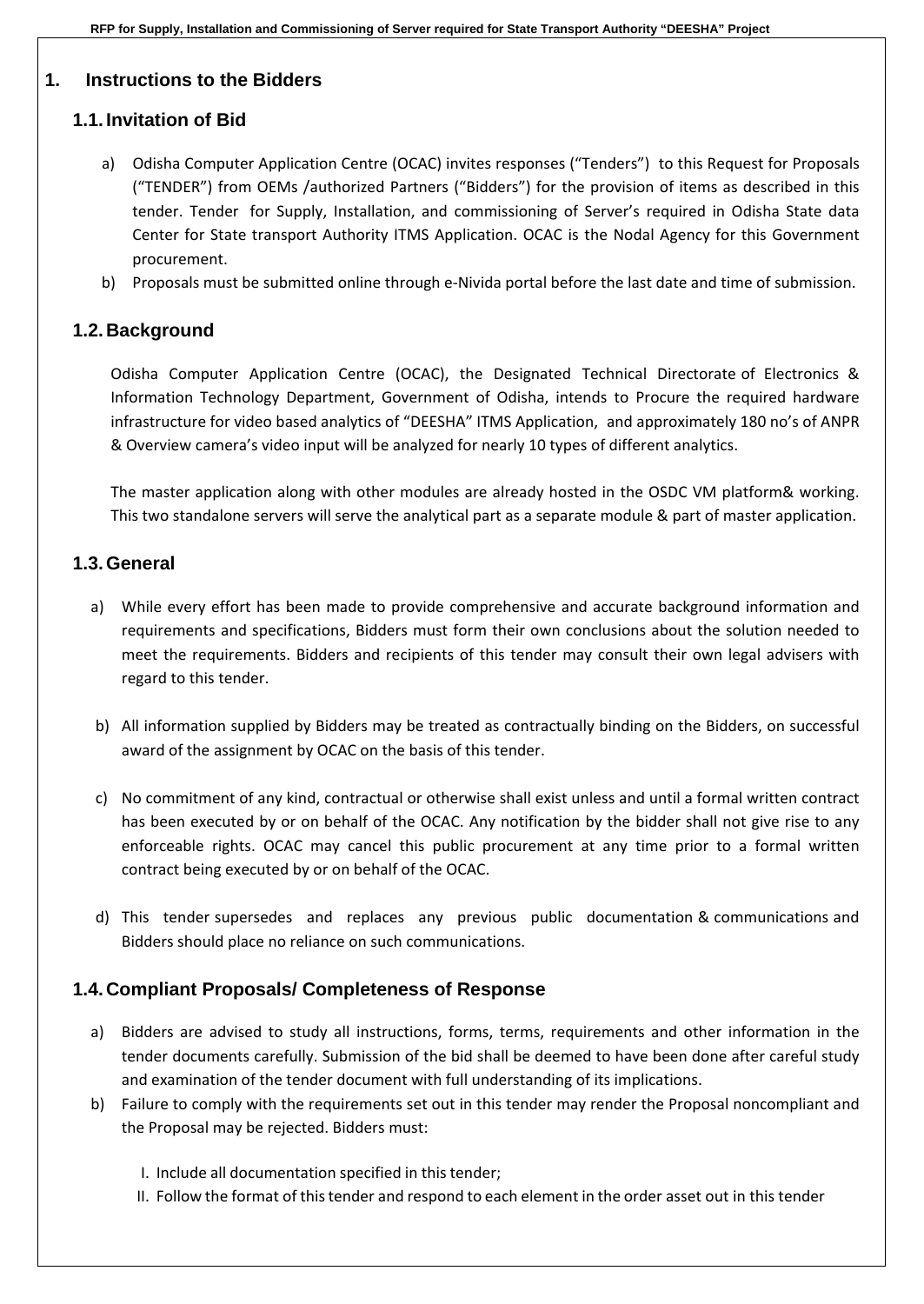III. Comply with all requirements as set out within this tender.

#### <span id="page-7-0"></span>**1.5. e-Nivida (Online Bidding Portal)**

e-Nivida is the complete process of e-Tendering, from publishing of tenders online, inviting online bids, evaluation and award of contract using the system. You may keep a watch of the tenders floated under **https://enivida.odisha.gov.in**

Bidder Enrolment can be done using **"Bidder Enrollment".**

The instructions given below are meant to assist the bidders in registering on the e-NividaPortal, and submitting their bid online on the portal as per uploaded bid.

More information useful for submitting online bids on the e-Nivida Portal may be obtained at: **https://enivida.odisha.gov.in**

#### <span id="page-7-1"></span>**1.5.1. Guidelines for Registration**

- 1. Bidders are required to enroll on the e-Nivida Portal **(https://enividaodisha.gov.in/bidderRegistration/newRegistration)** or click on the link **"Bidder Enrollment**" available on the home page of Govt. Of Odisha e-tender Portal by paying the requisite Registration fee.
- 2. As part of the enrolment process, the bidders will be required to choose a unique username and assign a password for their accounts.qa
- 3. Bidders are advised to register their valid email address and mobile numbers as part of the registration process. These would be used for any communication with the bidders.
- 4. Upon enrolment, the bidders will be required to register their valid Digital Signature Certificate **(Only Class III Certificates with signing + encryption key usage)** issued by any Certifying Authority recognized by CCA India (e.g. Sify / TCS / nCode / eMudhra etc.), with their profile.
- 5. Only valid DSC should be registered by a bidder. Please note that the bidders are responsible to ensure that they do not lend their DSC's to others which may lead to misuse.
- 6. Bidder then logs in to the site through the secured log-in by entering their user ID/ password and the password of the DSC / e-Token.
- 7. The scanned copies of all original documents should be uploaded in pdf format on e- tender portal.
- 8. After completion of registration payment, bidders need to send their acknowledgement copy on our helpdesk mail id **enividahelpdesk@gmail.com**, **eprocurement@railtelindia.com,** for activation of the account.

#### <span id="page-7-2"></span>**1.5.2. Searching for Tendering Documents**

- 1. There are various search options built in the e-tender Portal, to facilitate bidders to search active tenders by several parameters.
- 2. Once the bidders have selected the tenders they are interested in, then they can pay the Tender fee and processing fee (NOT REFUNDABLE) by net-banking / Debit / Credit card then you may download the required documents / tender schedules, Bid documents etc. Once you pay both fee tenders will be moved to the respective 'requested' Tab. This would enable the e- tender Portal to intimate the bidders through SMS / e-mail in case there is any corrigendum issued to the tender document.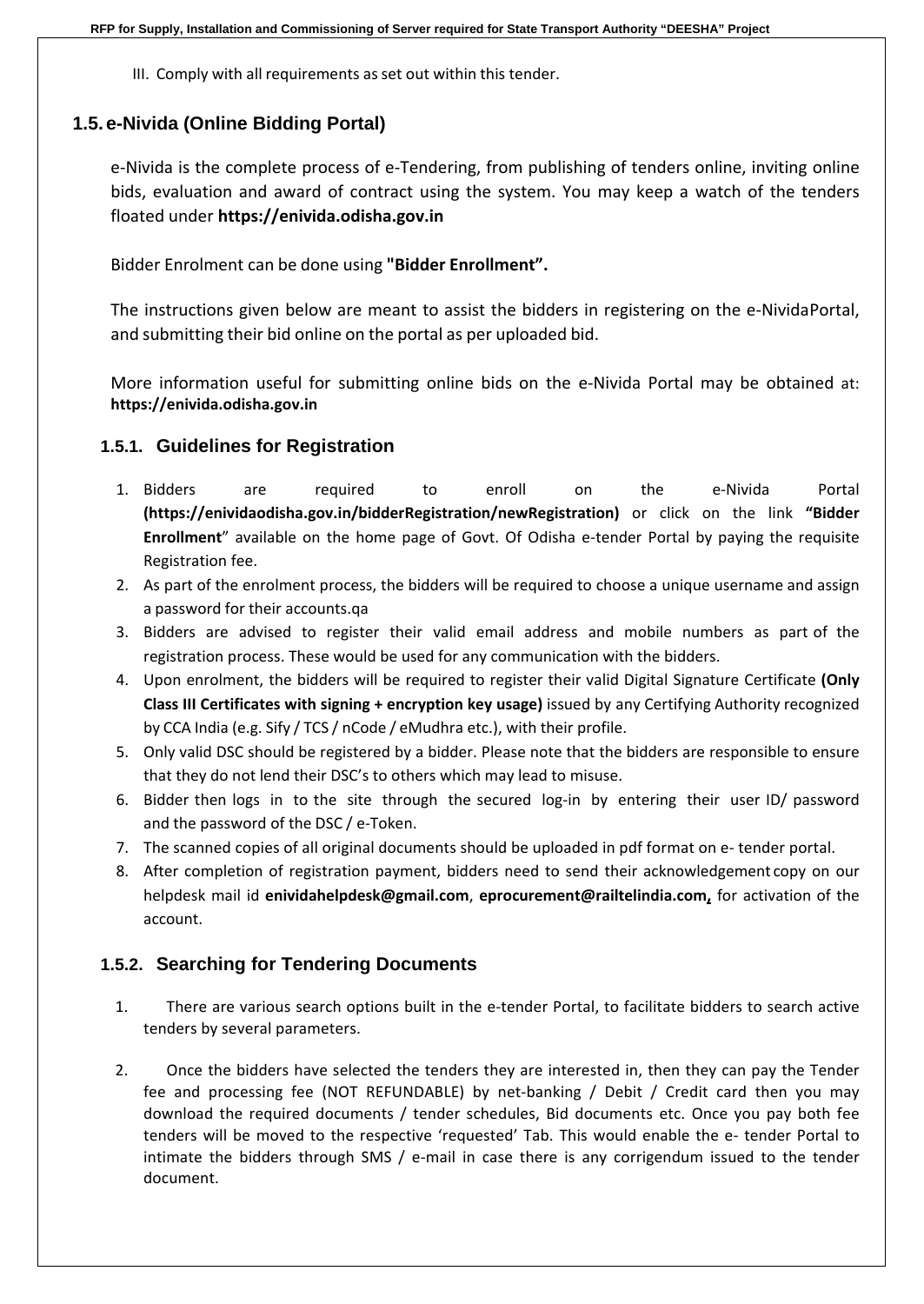#### <span id="page-8-0"></span>**1.5.3. Preparation of Bids**

- 1. Bidder should take into account any corrigendum published on the tender document before submitting their bids.
- 2. Please go through the tender advertisement and the tender document carefully to understand the documents required to be submitted as part of the bid.
- 3. Bidder, in advance, should get ready the bid documents to be submitted as indicated in the tender document / schedule and generally, they can be in PDF formats. Bid Original documents may be scanned with 100 dpi with Colour option which helps in reducing size of the scanned document.
- 4. To avoid the time and effort required in uploading the same set of standard documents which are required to be submitted as a part of every bid, a provision of uploading such standard documents (e.g. PAN card copy, GST, Annual reports, auditor certificates etc.)has been provided to the bidders. Bidders can use "My Documents" available to themto upload such documents.
- 5. These documents may be directly submitted from the "My Documents" area while submitting a bid, and need not be uploaded again and again. This will lead to a reduction in the time required for bid submission process. Already uploaded documents in this section will be displayed. Click "New" to upload new documents.

#### <span id="page-8-1"></span>**1.5.4. Submission of Bids**

- 1. Bidder should log into the website well in advance for the submission of the bid so that it gets uploaded well in time i.e. on or before the bid submission time. Bidder will be responsible for any delay due to other issues.
- 2. The bidder has to digitally sign and upload the required bid documents one by one as indicated in the tender document as a token of acceptance of the terms and conditions laid down by NBCC.
- 3. Bidder has to select the payment option as per the tender document to pay the tender fee as applicable and enter details of the instrument.
- 4. In case of BG bidder should prepare the BG as per the instructions specified in the tender document. The BG in original should be posted/couriered/given in person to the concerned official before the Online Opening of Financial Bid. In case of non-receipt of BG amount in original by the said time, the uploaded bid will be summarily rejected. Bidders are requested to note that they should necessarily submit their financial bids in the format provided and no other format is acceptable. If the price bid has been given as a standard BOQ format with the tender document, then the same is to be downloaded and to be filled by all the bidders. Bidders are required to download the BOQ file, open it and complete the white Coloured (unprotected) cells with their respective financial quotes and other details (such as name of the bidder). No other cells should be changed. Once the details have been completed, the bidder should save it and submit it online, without changing the filename. If the BOQ file is found to be modified by the bidder, the bid will be rejected.
- 5. The server time (which is displayed on the bidders' dashboard) will be considered as the standard time for referencing the deadlines for submission of the bids by the bidders, opening of bids etc. The bidders should follow this time during bid submission.
- 6. The uploaded bid documents become readable only after the tender opening by the authorized bid openers.
- 7. Upon the successful and timely submission of bid click "Complete" (i.e. after Clicking "Submit" in the portal), the portal will give a successful Tender submission acknowledgement & a bid summary will be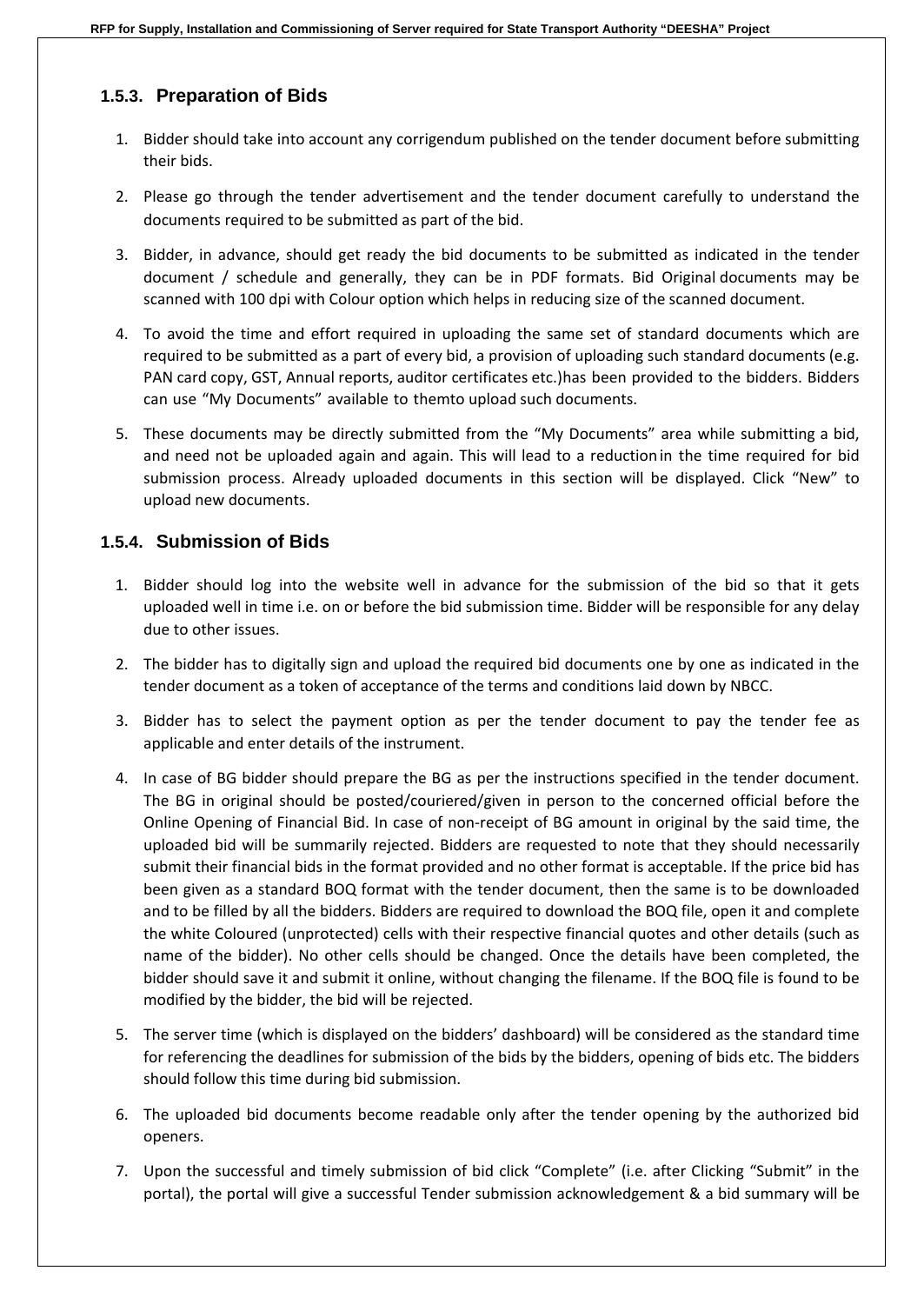displayed with the unique id and date & time of submission of the bid with all other relevant details.

8. The tender summary has to be printed and kept as an acknowledgement of the submission of the tender. This acknowledgement may be used as an entry pass for any bid opening meetings.

#### <span id="page-9-0"></span>**1.5.5. For any clarification in using eNivida Portal:**

- Any queries relating to the tender document and the terms and conditions contained thereinshould be addressed to the Tender Inviting Authority for a tender or the relevant contact person indicated in the tender.
- Any queries relating to the process of online bid submission or queries relating to e- tender Portal in general may be directed to the Helpdesk Support.

*Please feel free to contact eNivida Helpdesk (as given below) for any query related toe-tendering.*

#### **Technical Helpdesk. 011-49606060**

**Mail id: - [odishaenivida@gmail.com,](mailto:odishaenivida@gmail.com) [enividahelpdesk@gmail.com,](mailto:enividahelpdesk@gmail.com) [eprocurement@railtelindia.com](mailto:eprocurement@railtelindia.com)**

#### <span id="page-9-2"></span><span id="page-9-1"></span>**1.6.Pre-Bid Me`eting & Clarifications**

#### **1.6.1. Bidders Queries**

- a) OCAC shall hold a pre-bid meeting with the prospective bidders on scheduled date at OCAC premises or through Video Web Conference.
- b) The Bidders will have to ensure that their queries for Pre-Bid meeting should reach in e-mail id [osdc@ocac.in](mailto:osdc@ocac.in) and <https://enivida.odisha.gov.in/> only on or before the scheduled timeline. Queries submitted after the scheduled date and time, shall not be accepted.
- c) The queries should necessarily be submitted in the following format:

| Sl. No.  | <b>Tender Document</b><br><b>Reference(s) (Section &amp; Page)</b><br>Number(s) | <b>Content of Tender</b><br>requiring<br>Clarification(s) | <b>Points of</b><br><b>Clarification</b> |
|----------|---------------------------------------------------------------------------------|-----------------------------------------------------------|------------------------------------------|
|          |                                                                                 |                                                           |                                          |
| <u>.</u> |                                                                                 |                                                           |                                          |

d) OCAC shall not be responsible for ensuring that the bidder's queries have been received by them. Any requests for clarifications after the indicated date and time shall not be entertained by OCAC.

#### <span id="page-9-3"></span>**1.6.2. Responses to Pre-Bid Queries and Issue of Corrigendum**

- a) OCAC will endeavor to provide timely response to all valid queries. However, OCAC makes no representation or warranty as to the completeness or accuracy of any response made in good faith, nor does OCAC undertake to answer all the queries that have been posed by the bidders.
- b) At any time prior to the last date for receipt of bids, OCAC may, for any reason, modify the tender Document by a corrigendum.
- c) The Corrigendum (if any) & clarifications to the queries from all bidders will be posted on the websites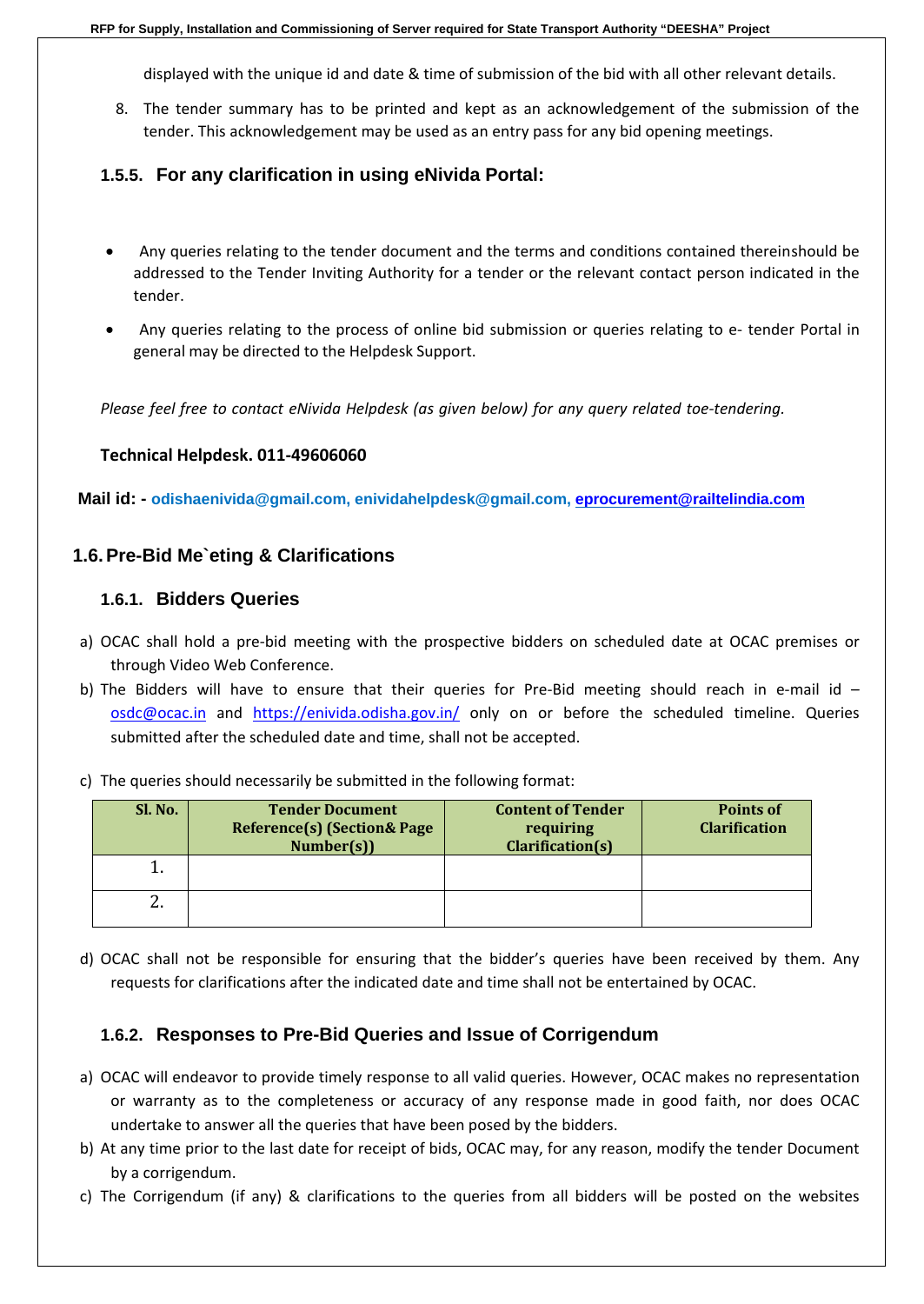www.ocac.in, www.odisha.gov.in and https://enivida.odisha.gov.in/.

- d) Any such corrigendum shall be deemed to be incorporated into this tender.
- e) In order to provide prospective Bidders reasonable time for taking the corrigenduminto account, OCAC may, at its discretion, extend the last date for the receipt of Proposals.

## <span id="page-10-1"></span><span id="page-10-0"></span>**1.7. Key Requirements of the Bid**

#### **1.7.1. Right to Terminate the Process**

- a) OCAC may terminate the tender process at any time and without assigning any reason. OCAC makes no commitments, express or implied, that this process will result in a business transaction with anyone.
- <span id="page-10-2"></span>b) This tender does not constitute an offer by OCAC. The bidder's participation in this process may result OCAC selecting the bidder to engage towards execution of the contract.

## **1.7.2. Bid Security (EMD)/ Bid Declaration Form (BDF)**

- i. Bidders shall submit, Bid Declaration Form (BDF) at Form-3. The BDF should be submitted in the General/Pre-qualification Bid.
- ii. The bid / proposal submitted without BDF, mentioned above, will be summarily rejected.

## <span id="page-10-3"></span>**1.7.3. Submission of Responses**

- a) The bidders should submit their responses, as per the format given in this TENDER in the following manner:
	- Response to Pre-Qualification–cum–Technical Criteria: Online on the eNivida portal
		- Commercial Proposal Online on the eNivida portal
- b) All submission process will be done on the said (eNivida) portal only for any information or help you may refer the Help Manuals or Dial us on, 01149606060 (Helpdesk Number).
- c) Please Note that Prices should not be indicated in the Pre-Qualification–cum- Technical Proposal but should only be indicated in the Commercial Proposal.
- d) Any Bidder found to indicate prices in the Pre-Qualification–cum-Technical Proposal is liable to be rejected.
- e) All the pages of the proposal must be sequentially numbered and must contain the list of contents with page numbers. Page references should be identified easily. If required, all the relevant parts should be highlighted in the bid documents. Any deficiency in the documentation may result in the rejection of the Bid.
- f) Bidders may modify their prices till closing/submission date & time of this tender in the prescribed excel format available on the eNivida portal and upload the scan copies in the portal.
- g) **Manufacturer Authorization Form (MAF) (Form-4) should be submitted positively in original/photocopies by the selected bidder while submitting the response to tender, failing which the bid is subject to rejection.**
- h) **The Bidder(s) must submit the Compliance Sheet for Technical Proposal in their official letterhead along with the Datasheet of the equipment quoted. Bidder(s) should upload the scan copy in the portal.**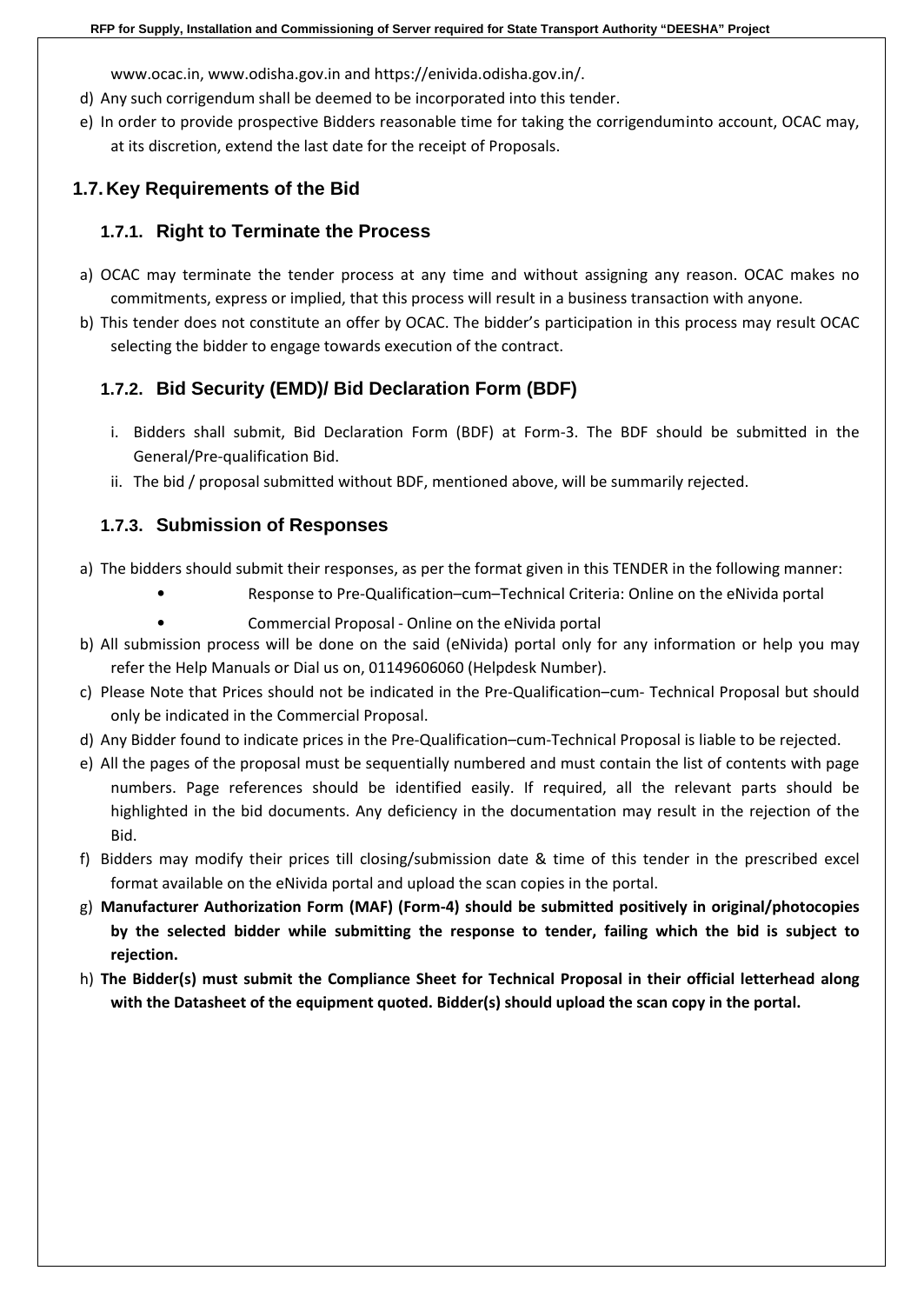## <span id="page-11-0"></span>**1.7.4. Authentication of Bids**

A Proposal should be accompanied by a power-of-attorney / authorization in the name of the signatory of the Proposal. Bids shall be considered only on the successful Bid submission on the eNivida portal.

## <span id="page-11-1"></span>**1.7.5. Preparation and Submission of Proposal**

## 1.7.5.1. **Proposal Preparation Costs**

<span id="page-11-2"></span>The bidder shall be responsible for all costs incurred in connection with participation in the tender process, including, but not limited to, costs incurred in conduct of informative and other diligence activities, participation in meetings/ discussions/ presentations, preparation of proposal, in providing any additional information required by OCAC to facilitate the evaluation process, and in negotiating a definitive contract or all such activities related to the bid process. OCAC will in no case be responsible or liable for those costs, regardless of the conduct or outcome of the bidding process.

## <span id="page-11-3"></span>**1.7.6. Language**

The Proposal should be filled by the bidders in English language only. If any supporting documents submitted are in any language other than English, translation of the same in English language is to be duly attested by the Bidders. For purposes of interpretation of the documents, the English translation shall govern.

## <span id="page-11-4"></span>**1.7.7. Venue & Deadline for Submission of proposals**

Proposals, in its complete form in all respects as specified in the tender, must be submitted to OCAC at the website specified below:

| Website                                   | https://enivida.odisha.gov.in |
|-------------------------------------------|-------------------------------|
| <b>Last Date &amp; Time of Submission</b> | 20/06/2022 up to 02:00 PM     |

#### <span id="page-11-5"></span>**1.7.8. Late Bids**

- a) The bids submitted by telex/telegram/ fax/e-mail/post etc. shall not be considered. No correspondence will be entertained on this matter.
- b) Since the bid submission is electronic mode only, after schedule time of submission of bid, the portal will not accept the new bids.
- c) OCAC reserves the right to modify and amend any of the above- stipulated condition/criterion depending upon project priorities and need.

#### <span id="page-11-6"></span>**1.8.Evaluation process**

- i. A Committee constituted by OCAC shall evaluate the responses to the tender and all supporting documents / documentary evidences. Inability to submit requisite supporting documents / documentary evidence, may lead to rejection ofbid.
- ii. The decision of the Committee in the evaluation of responses to the tender shall be final. No correspondence will be entertained outside the process of evaluationwith the Committee.
- iii. The above Committee may ask for meetings with the Bidders to seek clarifications on their proposals.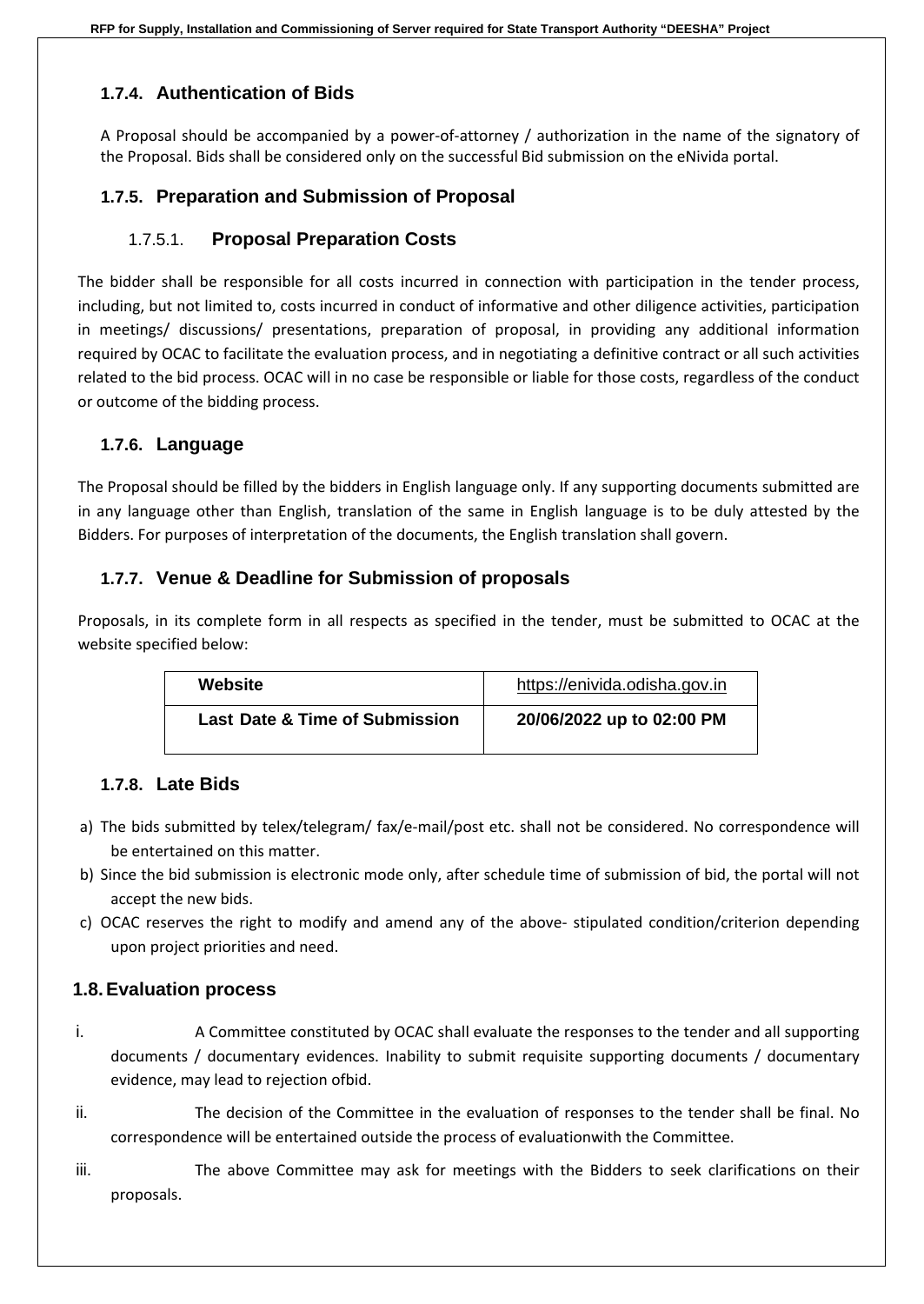- iv. The Committee reserves the right to reject any or all proposals on the basis of any deviations.
- v. Each of the responses shall be evaluated as per the criterions and requirements specified in this tender.
- <span id="page-12-0"></span>vi. Clarification (if any) sought has to be submitted by the bidder within specified timeline, failing which the Bid is liable to be rejected.

#### **1.8.1. Tender Opening**

<span id="page-12-1"></span>**The Proposals submitted up to 20/06/2022 by 02:00 PM will be opened at 04:00 PM on 20/06/2022.**

#### **1.8.2. Tender Validity**

<span id="page-12-2"></span>The offer submitted by the Bidders shall be valid for minimum period of 180 days from the last date of submission of Tender.

#### **1.8.3. Tender Evaluation**

- a) Incomplete details as given below will be treated as non-responsive. If proposals
	- Are not submitted in as specified in the tender document
	- Received without the Letter of Authorization/ Power of Attorney
	- Are found with suppression of details
	- With incomplete information, subjective, conditional offers and partial offer submitted
	- Submitted without the documents requested in the checklist
	- Have non-compliance of any of the clauses stipulated in the tender
	- With lesser validity period
- b) All responsive Bids will be considered for further processing as below.
	- OCAC will prepare a list of responsive/ eligible bidders, who comply with all the Terms and Conditions of the Tender. All eligible bids will be considered for further evaluation by the Committee according to the Evaluation process defined in this tender document. The decision of the Committee will be final in this regard.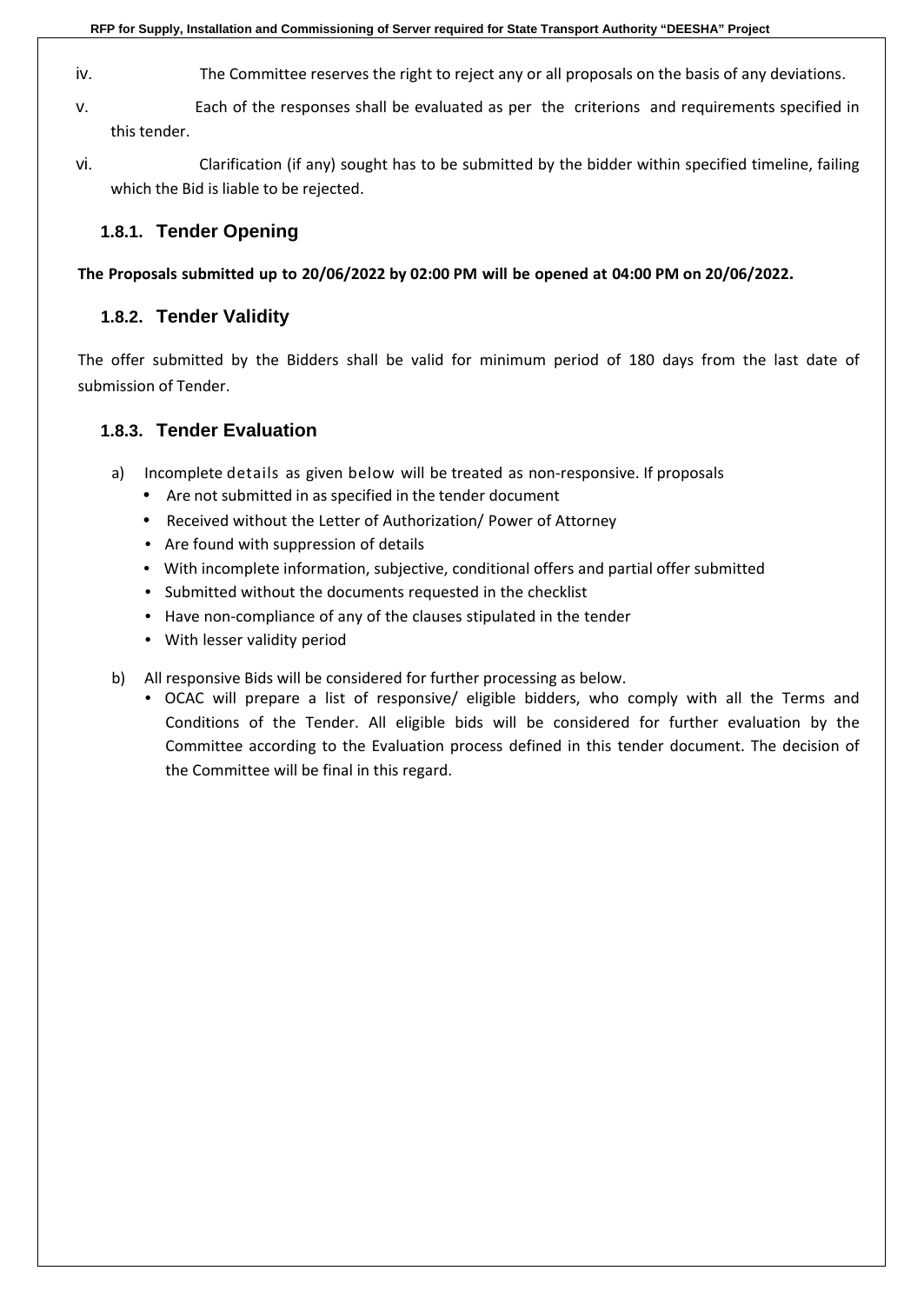## <span id="page-13-1"></span><span id="page-13-0"></span>**2. Criteria for Evaluation**

## **2.1.Pre-Qualification (PQ)–Cum–Technical Criteria**

All bids will primarily be evaluated on the basis of Prequalification Criteria-Cum-Technical Bid. The Committee will carry out a detailed evaluation of the Proposals. Only those bidders who qualify all Prequalification & Technical criteria, are eligible for Financial Bid

| SL.<br>No.     | <b>Basic</b><br><b>Requirement</b>                                                | <b>Specific Requirements</b>                                                                                                                                                                                                                                                                                                                                                                                                                                                                                                                                                                                                                                                                                                               | <b>Documents Required</b>                                                                                                                                                                                                       |
|----------------|-----------------------------------------------------------------------------------|--------------------------------------------------------------------------------------------------------------------------------------------------------------------------------------------------------------------------------------------------------------------------------------------------------------------------------------------------------------------------------------------------------------------------------------------------------------------------------------------------------------------------------------------------------------------------------------------------------------------------------------------------------------------------------------------------------------------------------------------|---------------------------------------------------------------------------------------------------------------------------------------------------------------------------------------------------------------------------------|
| $\mathbf{1}$   | Legal Entity                                                                      | The bidder should be a Company registered under<br>Τ.<br>the Companies Act, 1956 / Proprietary Firm /<br>Partnership Firm.<br>ii.<br>The company offices must<br>have<br>been<br>registered in Odisha, Registered with Valid GST No<br>and having PAN, & IT Return up to 31 <sup>st</sup> March<br>2022.<br>iii. The bids should be submitted by only Prime<br>Bidder, no consortium is allowed in this bid.                                                                                                                                                                                                                                                                                                                               | Certificates of<br>$\bullet$<br>incorporation<br>Registration<br>$\bullet$<br>Certificates,<br><b>PAN</b><br>& other<br>copy<br>necessary<br>supporting<br>documents<br>Declaration in this<br>regard needs to be<br>submitted. |
| $\overline{2}$ | Average Sales<br>Turnover<br>in<br>Hardware<br>Sales &<br>Maintenance<br>services | Annual average Turnover Minimum of Rs. 5 Cr.<br>generated from IT Infra supply and associated<br>maintenance services during any last three Financial<br>years i.e: FY 2020-21, 2019-20, and FY 2018-19                                                                                                                                                                                                                                                                                                                                                                                                                                                                                                                                    | Extracts<br>from<br>the<br>audited Balance sheet<br>and Profit & Loss; OR<br>Certificate from the<br>statutory auditor                                                                                                          |
| 3.             | Net Worth                                                                         | The net worth of the bidder in the three financial<br>years should be positive. i.e. FY 2020-21, 2019-20, and<br>FY 2018-19                                                                                                                                                                                                                                                                                                                                                                                                                                                                                                                                                                                                                | Certificate with<br>CA.<br>CA's Registration<br>Number/<br>Seal<br>indicating net worth<br>ofthe firm                                                                                                                           |
| 4.             | Technical<br>Capability                                                           | Bidder must have successfully undertaken at least the<br>following numbers IT Infra supply and associated<br>maintenance services of value specified herein during<br>the last three financial years i.e. FY 2020-21, 2019-20,<br>and FY 2018-19<br>One project of similar nature not less than the<br>amount Rs. 40 Lakh.; OR<br>Two projects of similar nature each of which not<br>$\bullet$<br>less than the amount Rs. 30 Lakh; OR<br>Three projects of similar nature each of which<br>٠<br>not less than the amount Rs. 20 Lakh Cr.<br>'Similar Nature' is defined as: -<br>Supply & Installation of Server, Storage and their<br>associated maintenance support services for any<br>Government/Public Sector Enterprises in India. | Copy of work order                                                                                                                                                                                                              |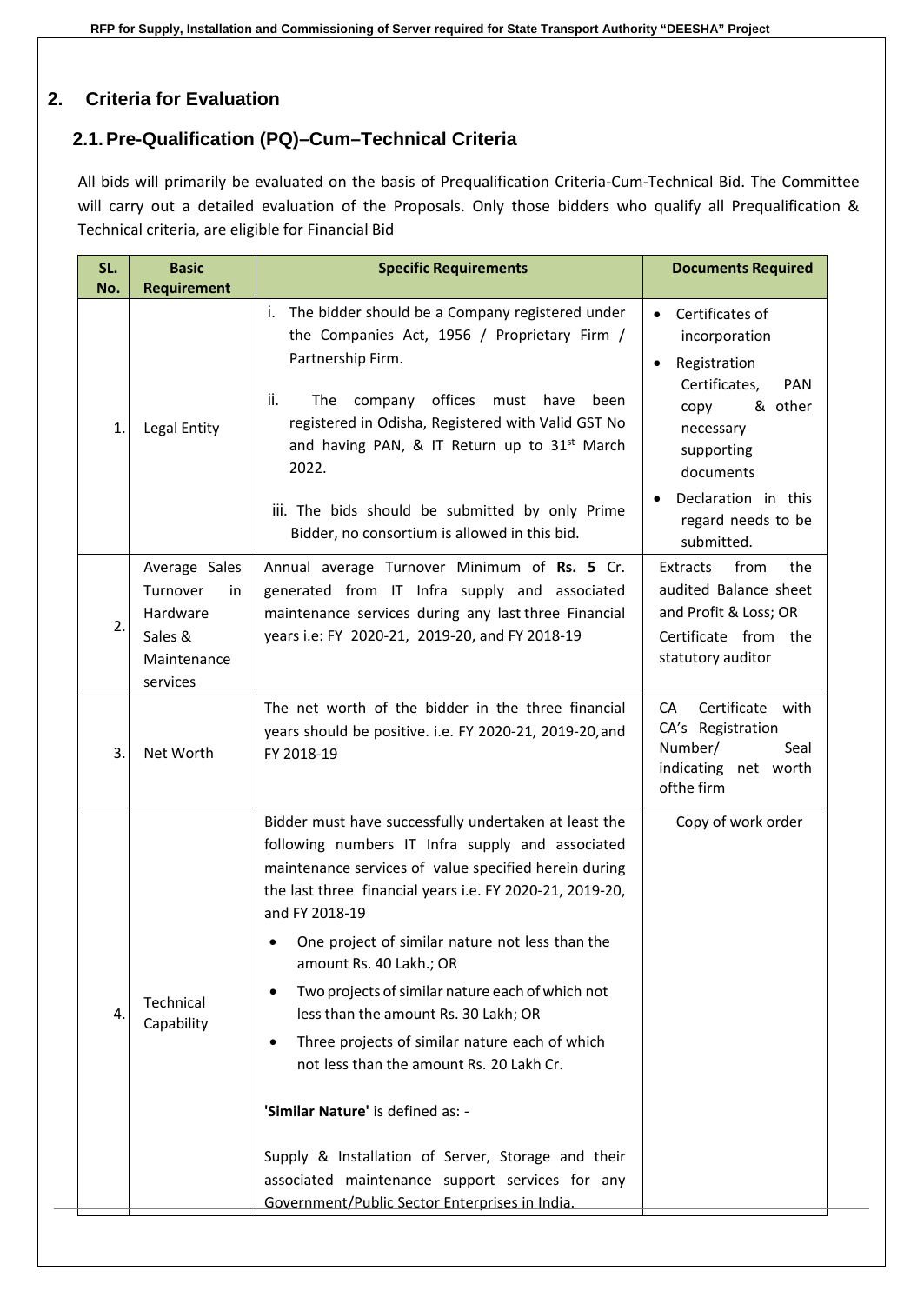| 5.  | Undertaking<br>on<br>Authenticity of IT<br>Hardware<br>&<br>peripherals | <b>The</b><br>bidder<br>should<br>submit<br>an<br>undertaking<br>on<br>Authenticity of Supply & Installation of Server, Storage<br>and their associated maintenance support services for<br>any Government/Public Sector Enterprises in India on<br>Bidder Letter Head.                                                                                                                                                                                                          | As per Form - 7                                                                                                                                                                          |
|-----|-------------------------------------------------------------------------|----------------------------------------------------------------------------------------------------------------------------------------------------------------------------------------------------------------------------------------------------------------------------------------------------------------------------------------------------------------------------------------------------------------------------------------------------------------------------------|------------------------------------------------------------------------------------------------------------------------------------------------------------------------------------------|
| 6.  | Local<br>Service<br>Centre                                              | The bidder should have presence in Odisha with<br>Service Support Centre at Bhubaneswar.                                                                                                                                                                                                                                                                                                                                                                                         | • A Self Certified letter<br>authorized<br>by<br>an<br>signatory<br>single<br>$\mathsf{A}$<br>point<br>ot<br>Contact from the Bidder<br>to be submitted along<br>with escalation matrix. |
| 7.  | Blacklisting                                                            | bidder must not under blacklisted by any<br>The<br>Department of Government of Odisha or Government<br>of India. The bidder must also disclose full details of<br>any blacklisting by Centralor State PSUs/Undertakings/<br>Autonomous Organizations or under a declaration of<br>ineligibilityfor corrupt or fraudulent practices in last two<br>years 'as on' 31/03/2022.                                                                                                      | A Self Certified letter by<br>an authorized signatory.                                                                                                                                   |
| 8.  | <b>MAF</b>                                                              | The bidder should submit the valid letter from the<br>OEMs confirming the followings:<br>Authorization from OEM for the quoted product.<br>• Confirm that the products quoted are not end oflife<br>at the time of Bid Submission.<br>• Confirm that the products would be covered under<br>comprehensive warranty for the contract period.<br>Undertake that the support including spares, patches<br>for the quoted products shall be available for entire<br>contract period. | a) MAF<br>b) Undertaking fromOEM                                                                                                                                                         |
| 9.  | <b>EMD</b>                                                              | Bid Declaration Form (BDF)                                                                                                                                                                                                                                                                                                                                                                                                                                                       | As per Form-3                                                                                                                                                                            |
| 10. | Fees                                                                    | The Bidder must have furnished the tender document<br>fee of ₹5,000/- + 12% GST.<br>Total ₹5,600/- (Rupees Five Thousand SixHundred<br>Only).                                                                                                                                                                                                                                                                                                                                    | Online<br>through<br>ePayment gateway of<br>eNivida Portal                                                                                                                               |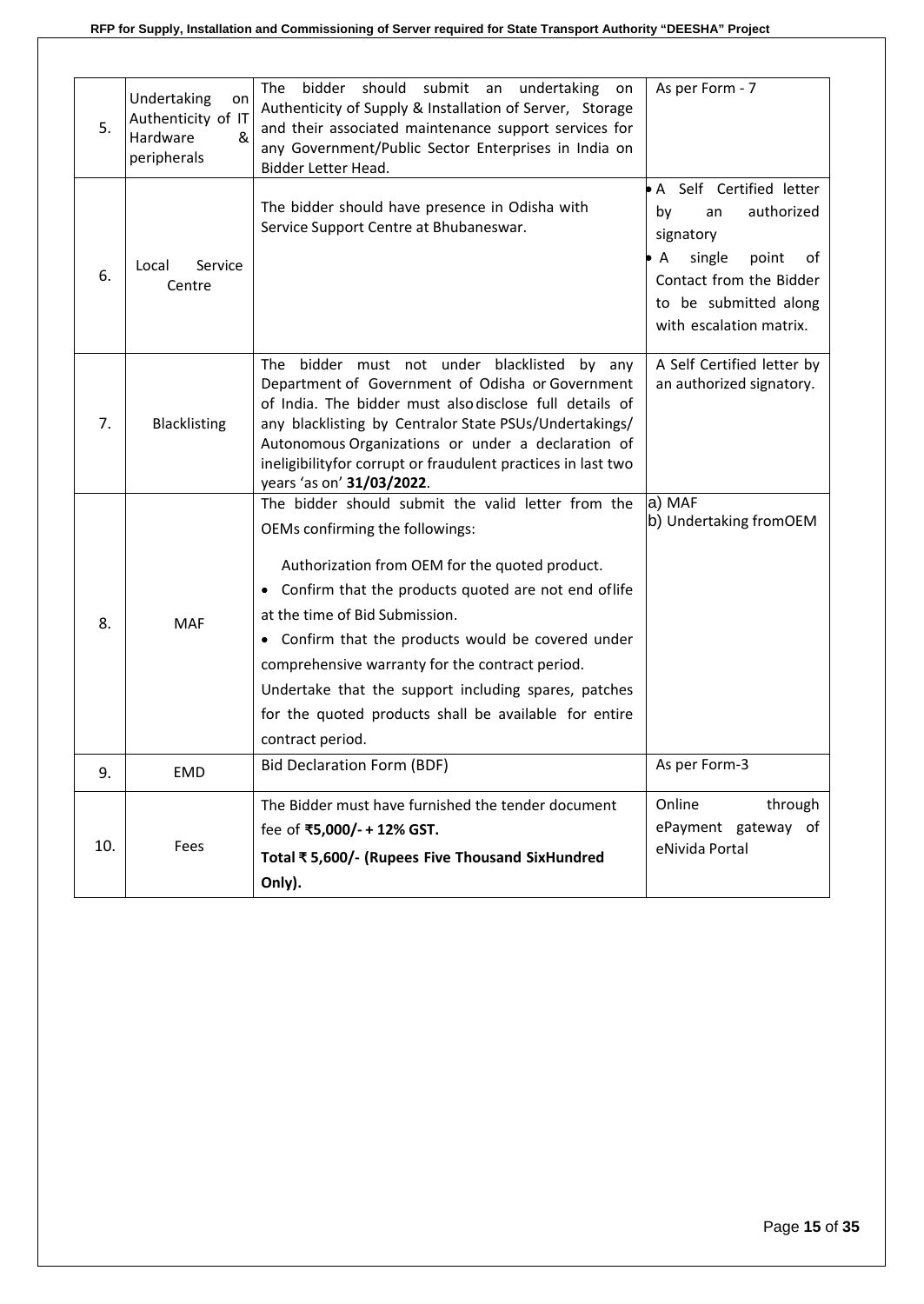#### <span id="page-15-0"></span>**2.2. Commercial Bid Evaluation**

- i. The Financial Bids of PQ and technically qualified bidders will be opened on the prescribed date in the presence of bidder representatives Online.
- ii. The Bidder, who submits the lowest Commercial bid, shall be selected as the L1 bidder and shall be called for further process leading to the award of the assignment.
- iii. The rates quoted must be FOR destination/ site where the IT Hardware and peripherals are to be delivered, and should include all incidental charges.
- iii. Only fixed price financial bids indicating total price for all the deliverables andservices specified in this bid document will be considered.
- iv. The bid price will include all taxes and levies and shall be in Indian Rupees.
- v. Prices quoted in the bid must be firm and final and shall not be subject to any modifications, on any account whatsoever.
- vi. All the required items must be listed and priced separately in the financial bid. If a financial bid shows items listed but not priced, their prices shall be assumed to be included in the prices of other items.
- vii. Evaluation will be made on the basis of Total bid price inclusive of all taxes.
- **viii. The bidder has to quote Tax(s) as applicable in the Tax Columns of Financial Bid Format. Evaluation will be done on the basis of Grand Total cost [Total cost = (Unit cost + Taxes as applicable)].**
	- **ix. In case of a Tie of the bid price for L1, both the bidders shall be called for further negotiation, then whose ever price becomes L1 will be awarded the contract.**
	- x. Any conditional commercial bid would be rejected.
	- xi. Errors & Rectification: Arithmetical errors will be rectified on the following basis: "If there is a discrepancy between the unit price and the total price of any item that is obtained by multiplying the unit price and quantity, the unit price shall prevail and the total price shall be corrected accordingly. In case of multiple items, grand total price shall be corrected adding the sub-total costs of each item. If there is a discrepancy between words and figures in respect of unit price, the amount in words will prevail".

#### <span id="page-15-2"></span><span id="page-15-1"></span>**3. Appointment of IT Hardware & peripherals Supplier**

#### **3.1. Award Criteria**

OCAC will award the Contract to the successful bidder whose proposal is determined to be substantially responsive as per the process outlined above.

#### <span id="page-15-3"></span>**3.2. Right to Accept Any Proposal and To Reject Any or All Proposal(s)**

OCAC reserves the right to accept or reject any proposal, and to annul the tendering process / Public procurement process and reject all proposals at any time prior to award of contract, without thereby incurring any liability to the affected bidder or bidders or any obligation to inform the affected bidder or bidders of the grounds for OCAC action.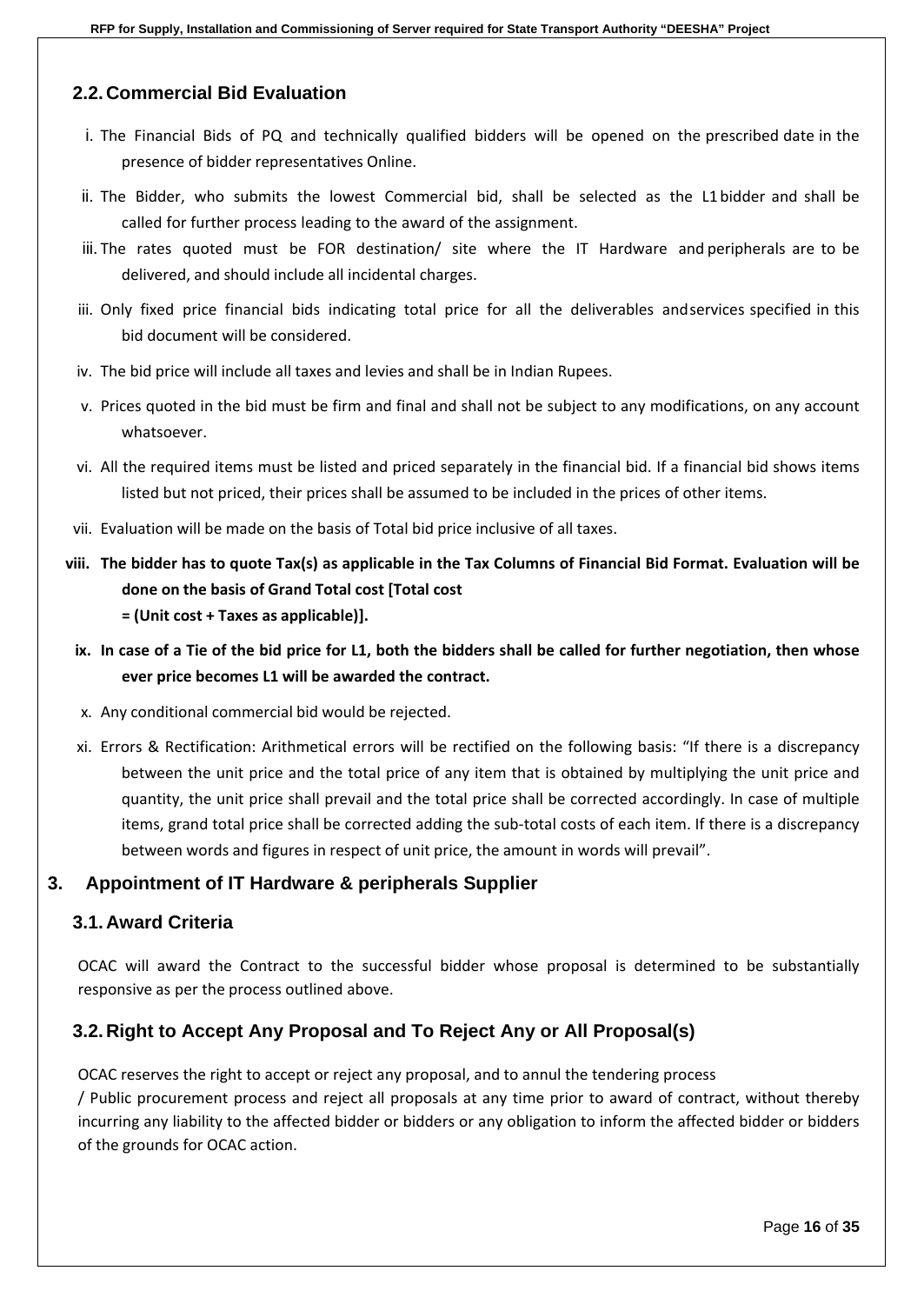#### <span id="page-16-0"></span>**3.3. Notification of Award**

Prior to the expiration of the validity period, OCAC will notify the successful bidder through eNivida portal, that its proposal has been accepted. In case the tendering process / public procurement process has not been completed within the stipulated period, OCAC, may like to request the bidders to extend the validity period of the bid.

The notification of award will constitute the formation of the contract. Upon the successful bidder furnishing Performance Bank Guarantee, OCAC will notify each unsuccessful bidder.

#### <span id="page-16-1"></span>**3.4.Performance Bank Guarantee (PBG)**

- i. The selected bidder will submit a Performance Bank Guarantee (PBG), after issuance of Purchase order or Work order issued by OCAC, for a value equivalent to **10%** of the total order value excluding taxes.
- ii. The Performance Bank Guarantee needs to be valid till Entire Project Period of 5 years and 3 Months. However, the Bidder may submit the PBG for a period of 1 Year initially and subsequently renew it before expiry.
- iii. In case the selected bidder fails to submit performance Bank guarantee within the time stipulated, OCAC at its discretion may cancel the order placed on the selected bidder without giving any notice and may suspend the bidder for a specific period of time as decided by the committee.
- iv. In that event, OCAC, at its discretion, may award the Contract to the next best value bidder with the discovered L1 Price, in case the bidder is agreed and whose offer is valid.
- v. OCAC shall invoke the performance Bank Guarantee in case the selected Vendor fails to discharge their contractual obligations during the project period or OCAC incurs any loss due to Vendor's negligence in carrying out the project implementation as per the agreed terms & conditions.
- vi. Performance Bank Guarantee shall be returned after 3 months of warranty period completion.
- vii. No interest will be paid by OCAC on the amount of performance Bank Guarantee

#### <span id="page-16-2"></span>**3.5.Failure to Agree with the Terms and Conditions of the Tender**

Failure of the successful bidder to agree with the Terms & Conditions of the tender shall constitute sufficient grounds for the annulment of the award, in which event OCAC may award the contract to the next best value bidder or call for new proposals from theinterested bidders. In such a case, OCAC shall invoke the PBG of the bidder.

#### <span id="page-16-3"></span>**3.6.Fraudulent and Corrupt Practices**

i. The Bidders and their respective officers, employees, agents and advisers shall observe the highest standard of ethics during the Selection Process. Notwithstanding anything to the contrary contained in this tender, OCAC shall reject a Proposal without being liable in any manner whatsoever to the Bidder, if it determines that the Bidder has, directly or indirectly or through an agent, engaged in corrupt practice, fraudulent practice, coercive practice, undesirable practice or restrictive practice (collectively the "Prohibited Practices") in the Selection Process. In such an event, OCAC shall, without prejudice to its any other rights or remedies, forfeit and appropriate Performance Security or suspend the bidder for a specific time period, as the case may be, as mutually agreed genuine pre-estimated compensation and damages payable to the Authority for, inter alia, time, cost and effort of the Authority, in regard to the TENDER, including consideration and evaluation of such Bidder's Proposal.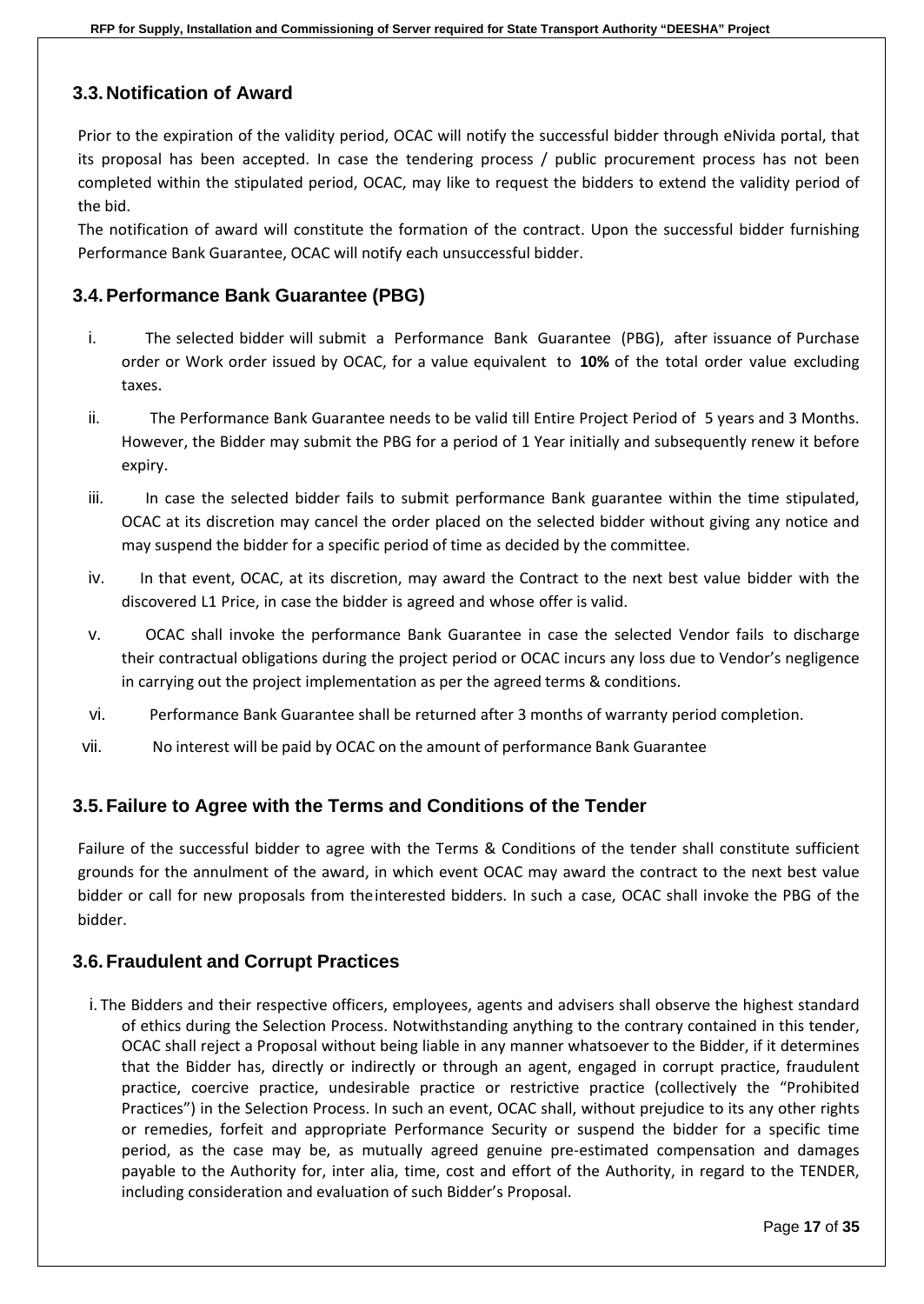- ii. Without prejudice to the rights of OCAC under Clause above and the rights and remedies which OCAC may have under the LOI or the Agreement, if a Bidder is found by OCAC to have directly or indirectly or through an agent, engaged or indulged in any corrupt practice, fraudulent practice, coercive practice, undesirable practice or restrictive practice during the Selection Process, or after the issue of the Work Order or the execution of the Agreement, such Bidder shall not be eligible to participate in any tender or tender issued by OCAC/ Any Department of State Govt. during a period of 2 (two) years from the date of such Bid. iii. For the purposes of this Section, the following terms shall have the meaning hereinafter respectively assigned to them:
	- a. "corrupt practice" means (i) the offering, giving, receiving, or soliciting, directly or indirectly, of anything of value to influence the action of any person connected with the Selection Process (for avoidance of doubt, offering of employment to or employing or engaging in any manner whatsoever, directly or indirectly, any official of OCAC who is or has been associated in any manner, directly or indirectly withthe Selection Process.
	- b. "fraudulent practice" means a misrepresentation or omission of facts or disclosure of incomplete facts, in order to influence the Selection Process;
	- c. "coercive practice" means impairing or harming or threatening to impair or harm, directly or indirectly, any persons or property to influence any person s participation or action in the Selection Process;
	- d. "undesirable practice" means
		- (i) establishing contact with any person connected with or employed or engaged by OCAC with the objective of canvassing, lobbying or in any manner influencing or attempting to influence the Selection Process; or
		- (ii) having a Conflict of Interest; and
	- e. "Restrictive Practice" means forming a cartel or arriving at any understanding or arrangement among Bidders with the objective of restricting or manipulating a full and fair competition in the Selection Process.

#### <span id="page-17-0"></span>**3.7. Conflict of Interest**

The Vendor shall disclose to OCAC in writing, all actual and potential conflicts of interest thatexist, arise or may arise in the course of performing the Service(s) as soon as practical afterit becomes aware of that conflict.

- i) OCAC considers a conflict of interest to be a situation in which a party has interests that could improperly influence that party's performance of official duties or responsibilities, contractual obligations, or compliance with applicable laws and regulations. In pursuance of OCAC's Procurement Ethics requirement that bidders, suppliers, and contractors under contracts, observe the highest standard of ethics, OCAC will take appropriate actions against the bidder(s), if it determines that a conflict of interest has flawed the integrity of any procurement process. Consequently, all bidders found to have a conflict of interest shall be disqualified.
- ii) A bidder may be considered to be in a conflict of interest if the bidder or any of its affiliates participated as a consultant in the preparation of the solicitation documents/TENDER for the procurement of the goods and services that are the subject matter of the bid.
- iii) It may be considered to be in a conflict of interest with one or more parties in the bidding process if
	- a. they have controlling shareholders in common; or
	- b. it receives or have received any direct or indirect subsidy from any of them; or
	- c. they have the same legal representative for purposes of the Bid; or
	- d. They have a relationship with each other, directly or through common third parties, that puts them in a position to have access to information about or influence on the Bid of another Bidder,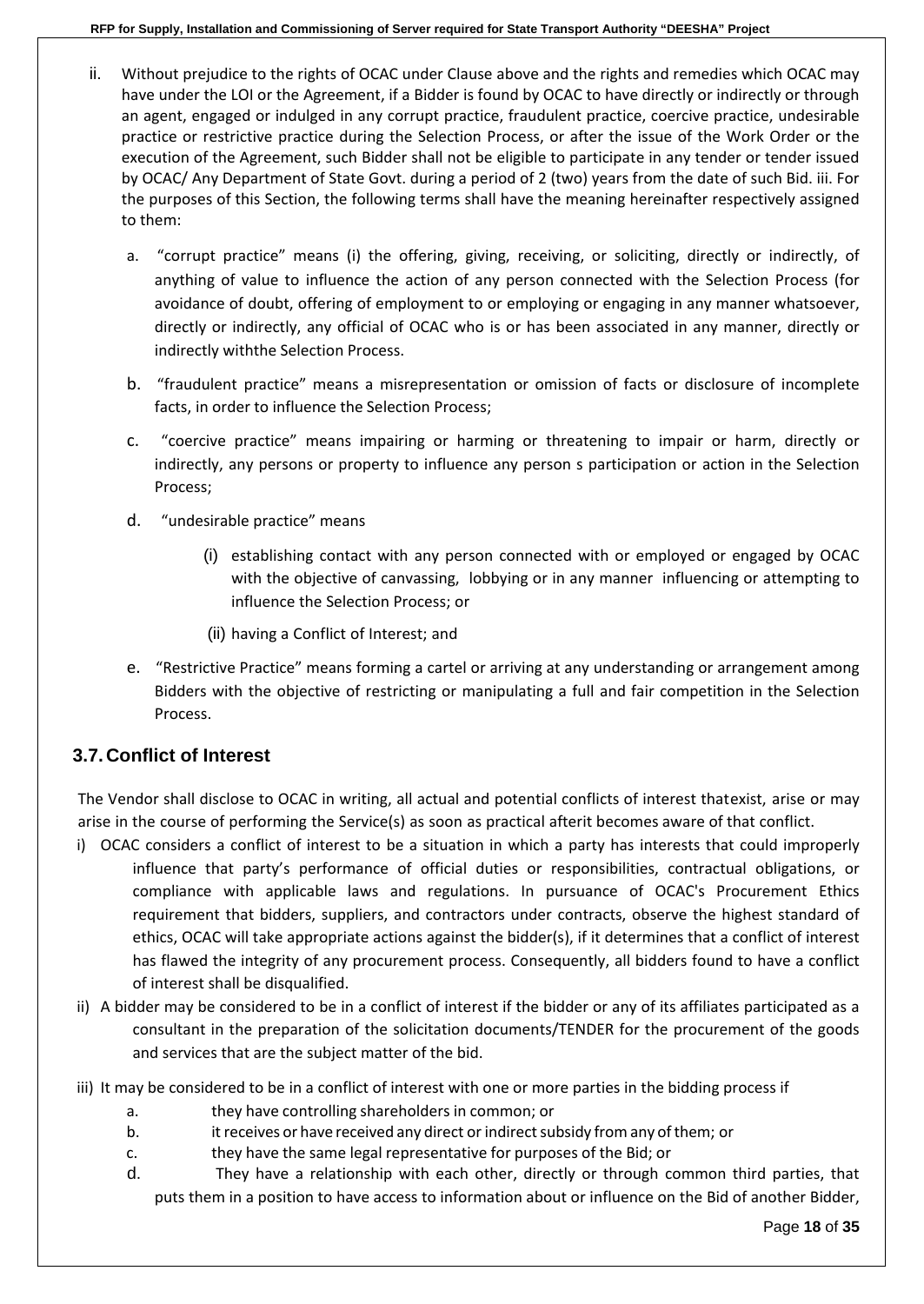or influence the decisions of the tendering authority regarding this bidding process.

### <span id="page-18-1"></span><span id="page-18-0"></span>**4. Terms and Conditions: Applicable Post Award of Contract**

#### <span id="page-18-2"></span>**4.1.Termination Clause**

#### **4.1.1. Right to Terminate the Process**

OCAC reserves the right to cancel the contract placed on the selected bidder and recover expenditure incurred by OCAC under the following circumstances: -

- i The selected bidder commits a breach of any of the terms and conditions of the bid.
- ii The bidder goes into liquidation, voluntarily or otherwise.
- iii If the selected bidder fails to complete the assignment as per the time lines prescribed in the TENDER and the extension if any allowed, it will be a breach of contract. OCAC reserves its right to cancel the order in the event of delay and forfeitthe bid security as liquidated damages for the delay.
- iv In case the selected bidder fails to deliver the quantity as stipulated in the delivery schedule, OCAC reserves the right to procure the same or similar product from alternate sources at the risk, cost and responsibility of the selected bidder, after 2 weeks of cure period.
- v OCAC reserves the right to recover any dues payable by the selected Bidder from any amount outstanding to the credit of the selected bidder, including the pending bills and/or invoking the bank guarantee under this contract.

#### <span id="page-18-3"></span>**4.1.2. Consequences of Termination**

- i. In the event of termination of the Contract due to any cause whatsoever, [whether consequent to the stipulated term of the Contract or otherwise, OCAC shall be entitled to impose any such obligations and conditions and issue any clarifications as may be necessary to ensure an efficient transition and effective business continuity of the Service(s) which the Vendor shall be obliged to comply with and take all available steps to minimize loss resulting from that termination/breach, and further allow the next successor Vendor to take over the obligations of the erstwhile Vendor in relation to the execution/continued execution of the scope of the Contract. ii. Nothing herein shall restrict the right of OCAC to invoke Performance Bank Guarantee and other guarantees, securities furnished, enforce the Deed of Indemnity and pursue such otherrights and/or remedies that may be available to OCAC under law or otherwise.
- ii. The termination hereof shall not affect any accrued right or liability of either Party nor affect the operation of the provisions of the Contract that are expressly or by implication intended to come into or continue in force on or after such termination.

#### <span id="page-18-4"></span>**4.1.3. Extension in Delivery Period and Liquidated Damages (LD)**

i. Except as provided under clause "Force Majeure", if the selected bidder fails to deliver anyor all of the Goods or perform the Related Services within the period specified in the Contract, OCAC may without prejudice to all its other remedies under the Contract, deduct from the Contract Price, as liquidated damages, a sum equivalent to the percentage specified in sub clause **(iv)** below for each week or part thereof of delay until actual delivery or performance, up to a maximum deduction of the percentage specified in sub clause **(iv)**. Once the maximum timeline is reached, the Purchaser may terminate the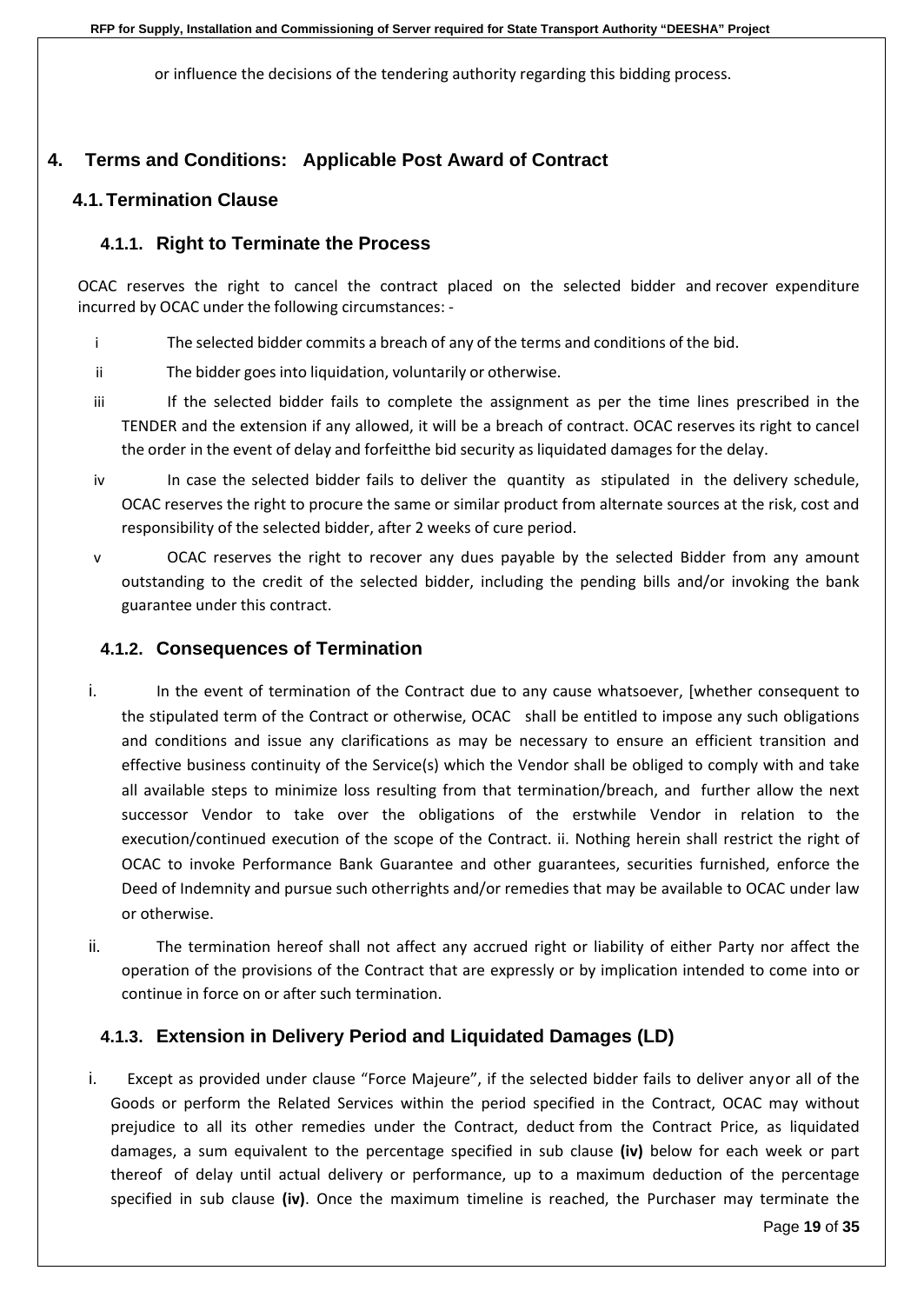Contract pursuant to clause "Termination".

- ii. The time specified for delivery in the tender form shall be deemed to be the essence ofthe contract and the selected bidder shall arrange goods supply and related services within the specified period.
- iii. Delivery and completion period may be extended with or without liquidated damages, if the delay in the supply of goods or service is on account of hindrances beyond the control ofthe selected bidder to be determined by OCAC.
	- a. The supplier/ selected bidder(s) shall request in writing to OCAC giving reasons for extending the delivery period of service, if he finds himself unable to complete the supply of goods or service within the stipulated delivery period or is unable to maintain prorate progress in the supply of goods or service delivery. This request shall be submitted as soon as a hindrance in delivery of goods and service occurs or within **15 days** from such occurrence but before expiry of stipulated period of completion of delivery of goods and service after which such request shall not be entertained.
	- b. OCAC shall examine the justification of causes of hindrance in the delivery of goods andservice and the period of delay occurred due to that and recommend the competent authority on the period of extension which should be granted with or without liquidated damages.
	- c. If the competent authority agrees to extend the delivery period/ schedule, an amendment to the contract with suitable denial clauses and with or without liquidated damages, as the case may be, shall be issued. The amendment letter shall mention that no extra price or additional cost for any reason, what so ever beyond the contracted cost shall be paid for the delayed supply of goods and service.
	- d. It shall be at the discretion of the competent authority to accept or not to accept the supply of goods and/ or services rendered by the contractor after the expiry of the stipulated delivery period, if no formal extension in delivery period has been appliedand granted. The competent authority shall have right to cancel the contract with respect to undelivered goods and/ or service.
- iv. In case of extension in the delivery and/ or completion period is granted with full liquidated damages, the recovery shall be made on the basis of following percentages of value of goods which the selected bidder has failed to supply or complete:

| No.         | <b>Condition</b>                                                                                                                                                                                               |
|-------------|----------------------------------------------------------------------------------------------------------------------------------------------------------------------------------------------------------------|
| $\mathbf 1$ | For delay in delivery of materials beyond the delivery schedule mentioned in the<br>work order, LD @ 0.5% per week or part thereof for the pending materials order<br>value up to maximum 5% will be deducted. |

- a. The maximum amount of liquidated damages shall be 5% of the total order value.
- b. OCAC reserves its right to recover these amounts by any mode such asadjusting from any payments to be made by OCAC to the bidder.

#### <span id="page-19-0"></span>**4.2. Notices**

Notice or other communications given or required to be given under the contract shall be inwriting and shall be faxed/e-mailed/hand-delivery with acknowledgement thereof, or transmitted by pre-paid registered post or courier.

#### <span id="page-19-1"></span>**4.3.Force Majeure**

Force Majeure is herein defined as any cause, which is beyond the control of the selected bidder or OCAC as the case may be which they could not foresee or with a reasonable amount of diligence could not have

Page **20** of **35**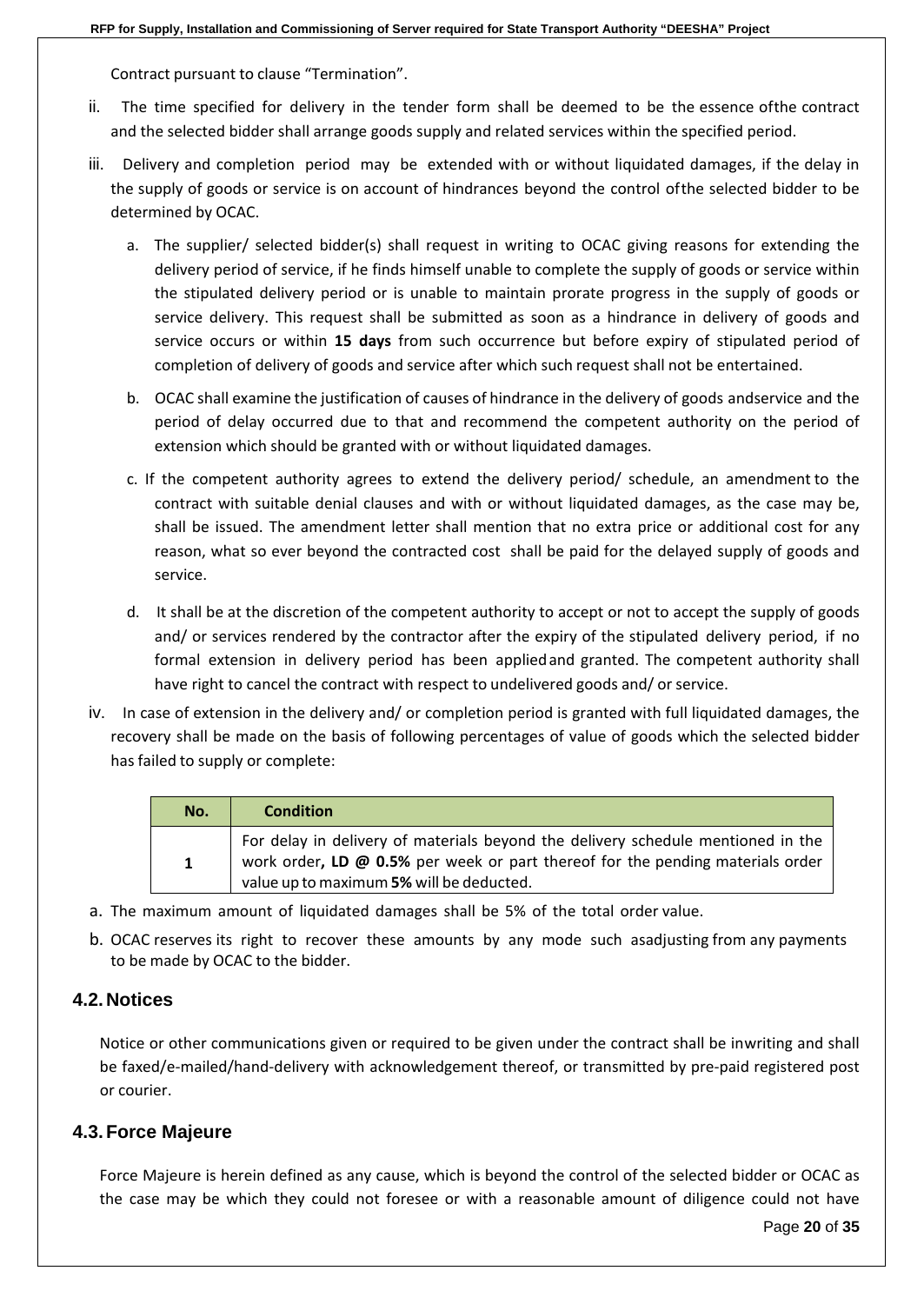foreseen and which substantially affect the performance of the contract, such as:

- i. Natural phenomenon, including but not limited to floods, droughts, earthquakes and epidemics
- ii. Acts of any government, including but not limited to war, declared or undeclared priorities, quarantines and embargos
- iii. Terrorist attack, public unrest in work area provided either party shall within 10 days fromoccurrence of such a cause, notifies the other in writing of such causes. The bidder or OCAC shall not be liable for delay in performing his/her obligations resulting from any force majeure cause as referred to and/or defined above. Any delay beyond 30 days shall lead to termination of contract by parties and all obligations expressed quantitatively shall be calculated as on date of termination. Notwithstanding this, provisions relating to indemnity, confidentiality survive termination of the contract.

#### <span id="page-20-0"></span>**4.4.Failure to agree with Terms and Conditions of the tender**

Failure of the successful bidder to agree with the Terms & Conditions of the TENDER shall constitute sufficient grounds for the annulment of the award, in which event OCAC shall invoke the PBG of the selected bidder and may award the contract to the next best value bidder or call for new proposals from the interested bidders.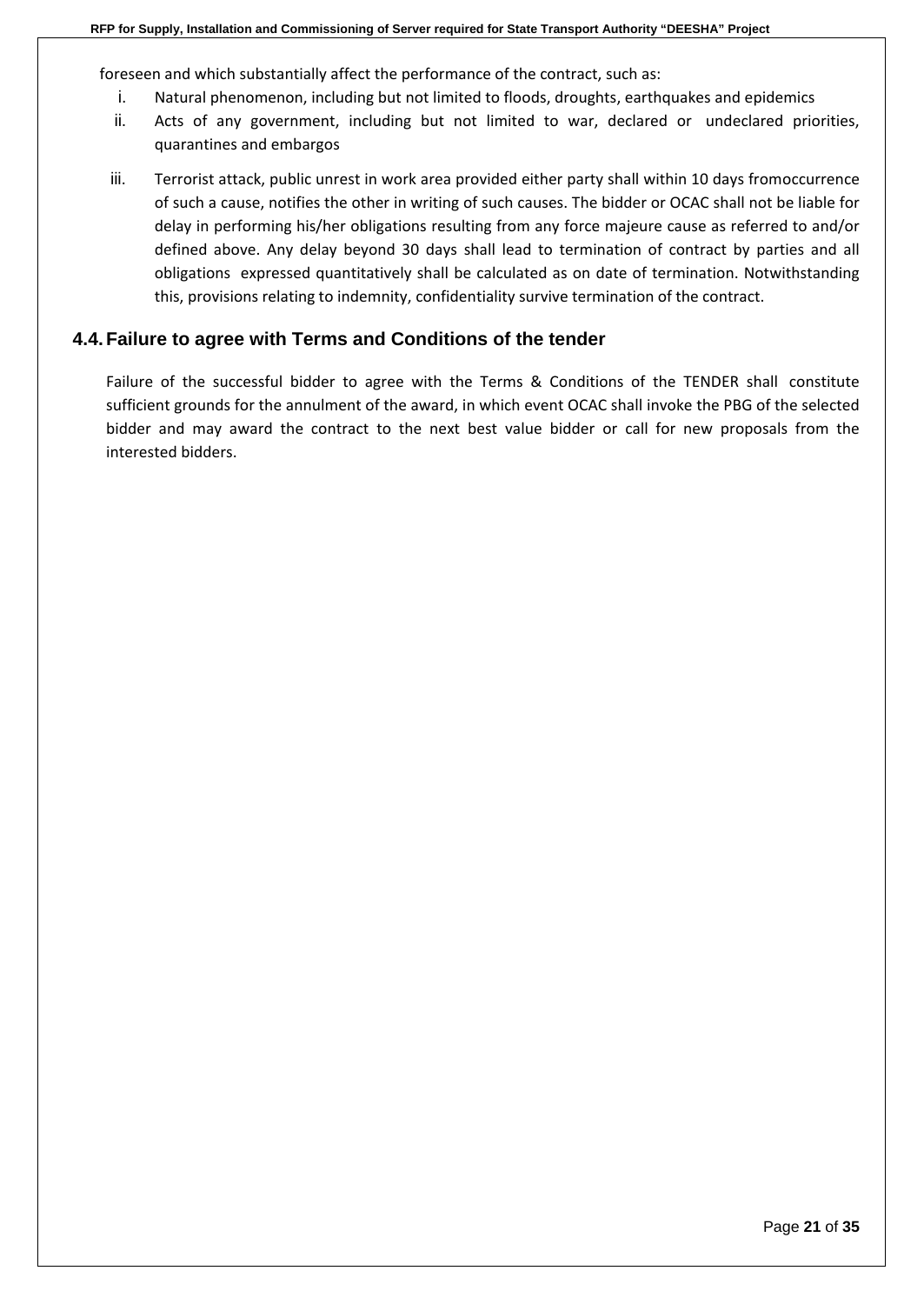#### <span id="page-21-0"></span>**5. Scope of Work**

All products should be offered in current production as of the date of the award. *For purpose of this contract "current production" shall mean that the equipment model is being manufactured as new equipment for the Indian market.* Refurbished equipment is not acceptable.

The scope of work will include Supply, Installation and commissioning of Servers.

#### <span id="page-21-1"></span>**5.1.Supply and Delivery of Hardware & peripherals**

The selected bidder is expected to carry out all activities covering Supply including delivery, installation of software and documentation, Testing, Quality Inspection in coordination with OCAC and other stakeholders of the project.

- i. Supply of all the required quantities of Hardware and peripherals having the specifications. (as mentioned in the Specifications provided in Form 4 titled "Technical Specifications") at the **OSDC, Bhubaneswar** and in quantities as specified by the purchaser.
- ii. Conduct 100% Quality inspection and testing and ensure that each and every IT Hardware and other peripherals complies to the specifications given in Form 4 and ensure that there should not be any physical damage(s) and shall contain all the required IT Hardware and other peripherals before declaring them as "Ready for delivery".
- iii. The bidder will provide the soft copy and hard copy of both listing every IT Hardware and other peripherals serial nos. to OCAC for better monitoring purposes.
- iv. The Delivery Challan, Inspection Report & Acceptance Note will constitute the Final Acceptance of every IT Hardware and other peripherals supplied.

#### <span id="page-21-2"></span>**5.2. Bill of Materials [BoM]**

| SI Nol | <b>Particulars</b>                      | Unit |  |
|--------|-----------------------------------------|------|--|
|        | Application Server with 4 GPU card each | Nos. |  |

a. All the items mentioned in Bill of Material section must have 5 years of onsite warranty support.

- b. Bidder to quote all the products/equipment mentioned in the Bill of Materials.Otherwise, the bid will not be considered.
- c. Bidder has to furnish tender specific Manufacture Authorization Form against all the item mentioned in the Bill of Material.
- d. Bidder to furnish the bill of materials of the items quoted under the tender intechnical bid.

#### <span id="page-21-3"></span>**5.3. Comprehensive OEM Warranty and support services**

The Successful bidder shall:

- i. Provide onsite warranty and support of all the materials for a period of 5 years.
- ii. Provide comprehensive OEM Warranty and support services through its designated Support Service Centers / Resident Engineers.
- iii. Warranty to start from date of Final Acceptance (FAT) of material by authorised representative of Deesha Project Team or OCAC Team.
- iv. Be responsible to ensure adequate and timely availability of spare parts needed for repairing the supplied goods at the service support centers / Resident Engineers during the warranty period.
- v. The Successful bidder to provide Single Point of Contact Details (SPOC) for warranty and Support.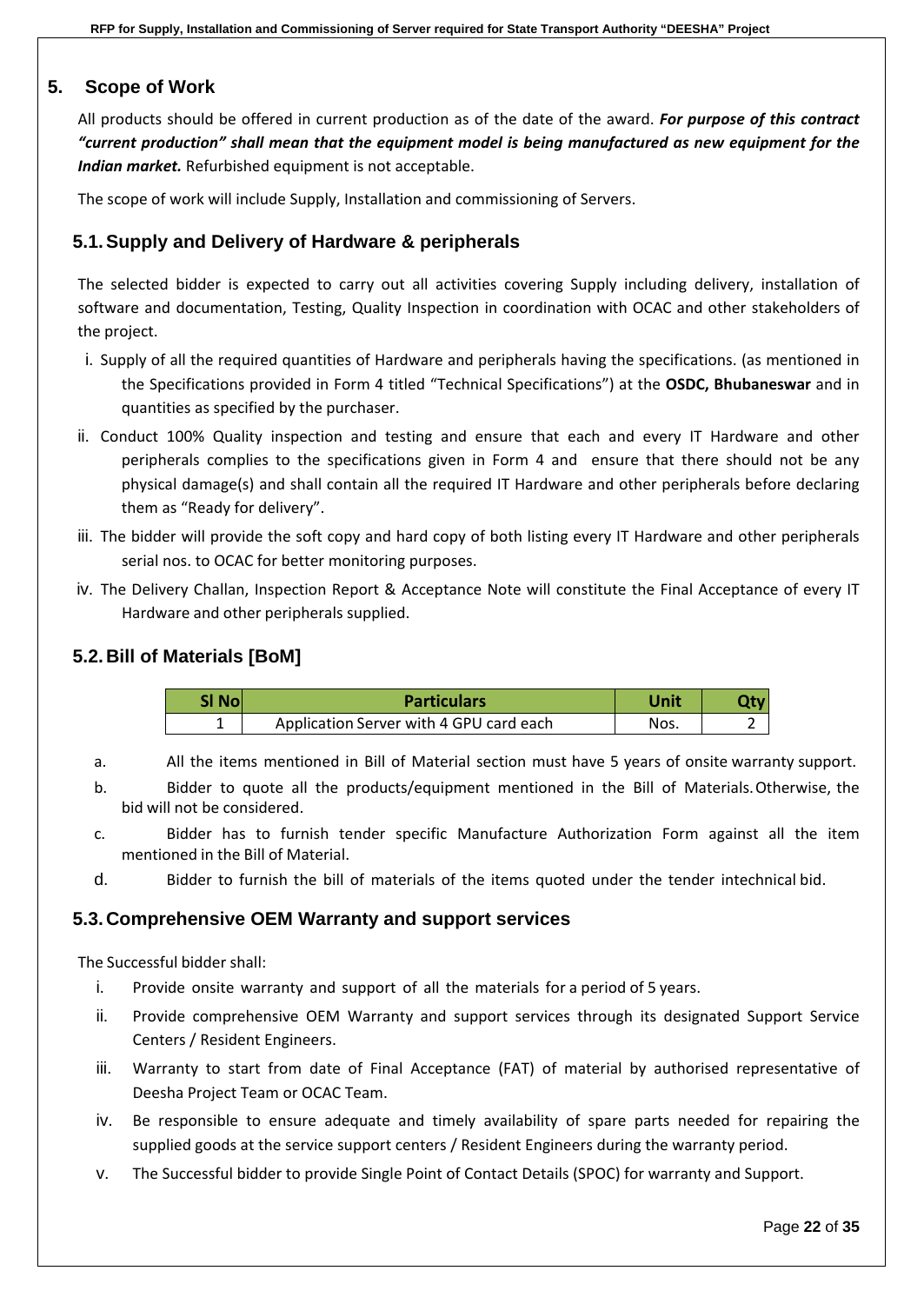### <span id="page-22-0"></span>**5.4. Delivery and Installation**

The delivery of IT hardware and all the accessories items as part of tender to be completed **within 8 (Eight)** Weeks from the date of issue of Purchase Order.

**Delivery Location:** Odisha State Data Centre (OSDC)

#### <span id="page-22-1"></span>**5.5.Specification of the hardware Items**

#### **5.5.1. Application Server**

| Sl. No. | <b>Specifications</b>                                                                                                                                        |  | <b>Bidder's proposed</b><br><b>Specification</b> | Compliance<br>(Yes/No) |  |
|---------|--------------------------------------------------------------------------------------------------------------------------------------------------------------|--|--------------------------------------------------|------------------------|--|
| 1.      | Make Offered<br>To be clearly mentioned. All the relevant product brochures and manuals<br>must be submitted                                                 |  |                                                  |                        |  |
| 2.      | Model Offered<br>To be clearly mentioned. All the relevant product brochures and manuals<br>must be submitted                                                |  |                                                  |                        |  |
| 3.      | Certification(s)<br>OEM - ISO 9001 Manufacturer, VM Ware, Hyper-V, Red Hat Virtualization<br>Required                                                        |  |                                                  |                        |  |
| 4.      | Std. Compliance(s)<br>UL, FCC & RoHS<br>Req.                                                                                                                 |  |                                                  |                        |  |
| 5.      | 2U Rack Mountable                                                                                                                                            |  |                                                  |                        |  |
| 6.      | 2x Minimum 2.4GHz. Should be latest series/ generation X86 based<br>Processor. Core per CPU should be Minimum 16.                                            |  |                                                  |                        |  |
| 7.      | OEM Chipset or equivalent OEM motherboard/ chipset to support<br>above feature.                                                                              |  |                                                  |                        |  |
| 8.      | Should support minimum 4 Co-Processor/ GPU                                                                                                                   |  |                                                  |                        |  |
| 9.      | 4*NVIDIA T416GB Card/ NVIDIA A10/Higher Co-Processor or GPU<br>card                                                                                          |  |                                                  |                        |  |
| 10.     | 256 GB DDR4 RAM, supports with up to 1TB                                                                                                                     |  |                                                  |                        |  |
| 11.     | Minimum 4 Hot Plug 2.5/ 3.5-inch SATA/SAS HDD Bays                                                                                                           |  |                                                  |                        |  |
| 12.     | Minimum 2x500GB SSD Hard disk drive                                                                                                                          |  |                                                  |                        |  |
| 13.     | Minimum 6xPCIe 4.0, X16 single slot half Height for GPU                                                                                                      |  |                                                  |                        |  |
| 14.     | RAID, supports RAID 1,5,6                                                                                                                                    |  |                                                  |                        |  |
| 15.     | Should have Cluster support for high availability                                                                                                            |  |                                                  |                        |  |
| 16.     | Minimum 2x10Gb Ethernet Port, Support for 2x1/10G Base-T                                                                                                     |  |                                                  |                        |  |
| 17.     | USB 3.0 support with minimum 4 ports, DVD/CD-RW combo drive                                                                                                  |  |                                                  |                        |  |
| 18.     | Redundant hot swappable Power Supplies, Redundant hot<br>swappable Fans                                                                                      |  |                                                  |                        |  |
| 19.     | Compatible with Microsoft Windows Server latest version Standard<br>and datacenter Edition (32 bit and 64 bit), Ubuntu Latest version (32<br>bit and 64 bit) |  |                                                  |                        |  |
| 20.     | OS Ubuntu 18.4 or latest                                                                                                                                     |  |                                                  |                        |  |
| 21.     | 5 years comprehensive onsite warranty                                                                                                                        |  |                                                  |                        |  |
| 22.     | Server Management software with the device drivers                                                                                                           |  |                                                  |                        |  |

All the specifications below are minimum specifications and higher specifications shall be used wherever necessary/ required. Deviation on higher side shall only be considered thebidder need to fill up and submit the technical compliance sheet in pre-qualification-cum- technical proposal.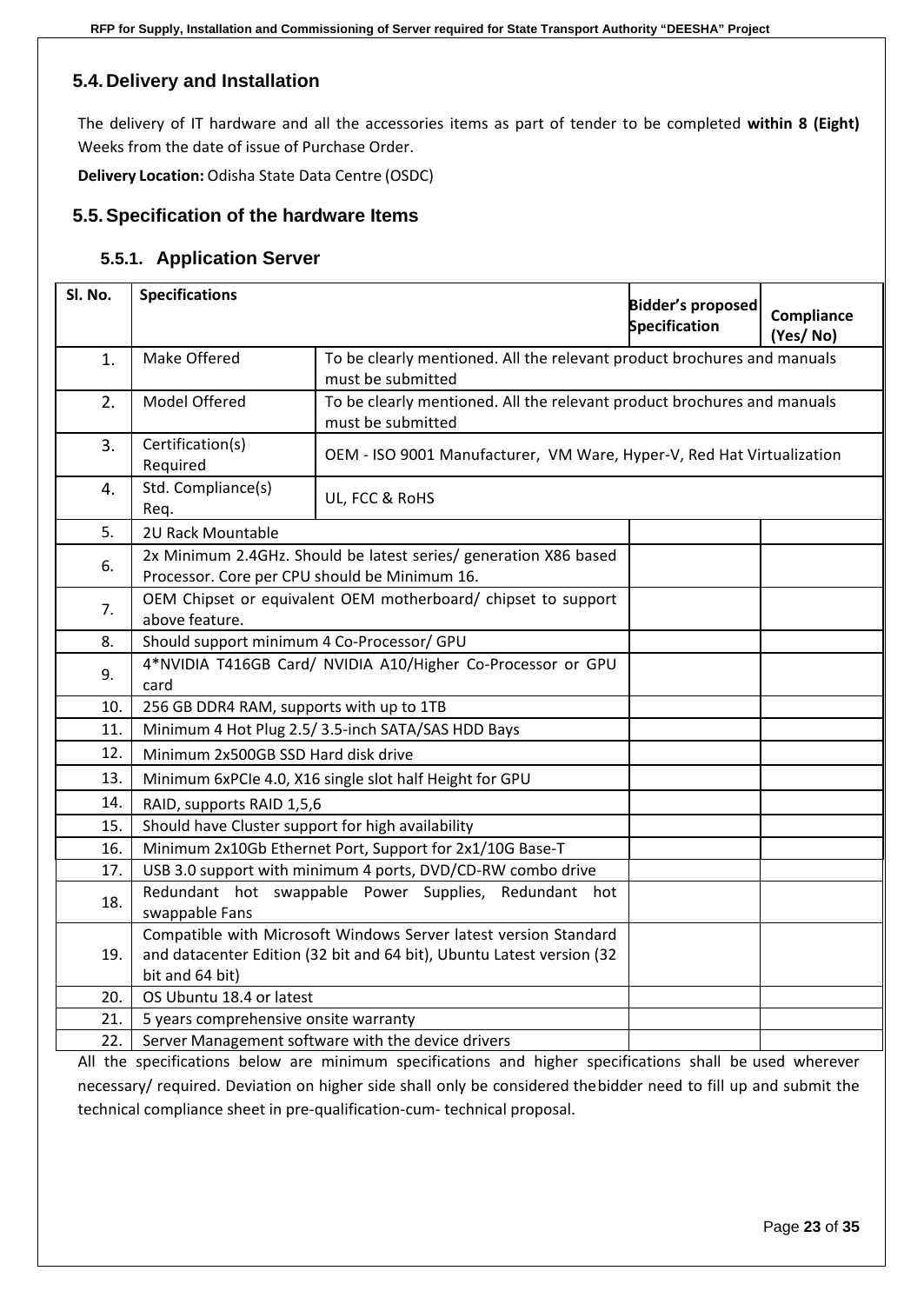### <span id="page-23-0"></span>**5.6.Purchaser's Procurement Rights**

Without incurring any liability, whatsoever to the affected bidder or bidders, the purchaser reserves the right to:

- a. Amend, modify, or cancel this tender and to reject any or all proposals without assigning any reason.
- b. Change any of the scheduled dates stated in this tender.
- c. Reject proposals that fail to meet the tender requirements.
- d. Increase or decrease the quantity of the items
- e. Remove any of the item at the time of placement of order.
- f. Should the Purchaser be unsuccessful in negotiating a contract with the selected bidder, the Purchaser will begin contract negotiations with the next best value bidder in order to serve the best interest.
- g. Make typographical correction or correct computational errorsto proposals
- h. Request bidders to clarify their proposal.

#### <span id="page-23-1"></span>**5.7.Specifications and Standards**

- i. All articles to be supplied shall strictly conform to the specifications, trademark laid down in the tender form and wherever articles have been required according to ISI/ ISO/ other applicable specifications/ certifications/ standards, those articles should conform strictly to those specifications/ certifications/ standards. The supply shall be of best quality and description. The decision of the competent authority/ purchase committee whether the articles supplied conform to the specifications shall be final and binding on the selected bidder.
- ii. The Selected bidder shall ensure that the goods and related services comply with the technical specifications and other provisions laid down in the TENDER & the work order.

#### <span id="page-23-2"></span>**5.8.Transit Insurance**

The Hardware and peripherals to be supplied under this TENDER shall be fully insured against any loss during transit from Bidder site to OCAC & Final Delivery office site. The insurance charges will be borne by the supplier and OCAC will not pay such charges.

#### <span id="page-23-4"></span><span id="page-23-3"></span>**5.9.Payment Terms and Procedure**

#### **5.9.1. Paying Authority**

The payments as per the Payment Schedule covered herein above shall be paid by OCAC. However, Payment of the Bills would be payable, on receipt of advice/ confirmation for satisfactory delivery/ installation/ reinstallation, and inspection/ service report from the authorized official of Deesha Project Team or Odisha Computer Application Centre (OCAC).

#### <span id="page-23-5"></span>**5.9.2. Payment Schedules**

- i. 90% of the order value will be paid to the supplier after delivery and installation at site.
- ii. Balance 10% of the order value shall be released on submission of PBG of required value mentioned at clause no. 3.4
- iii. GST shall be paid as per actual at the time of billing
- iv. Taxes, as applicable, will be deducted at source, from due payments, as per the prevalent rules and regulations.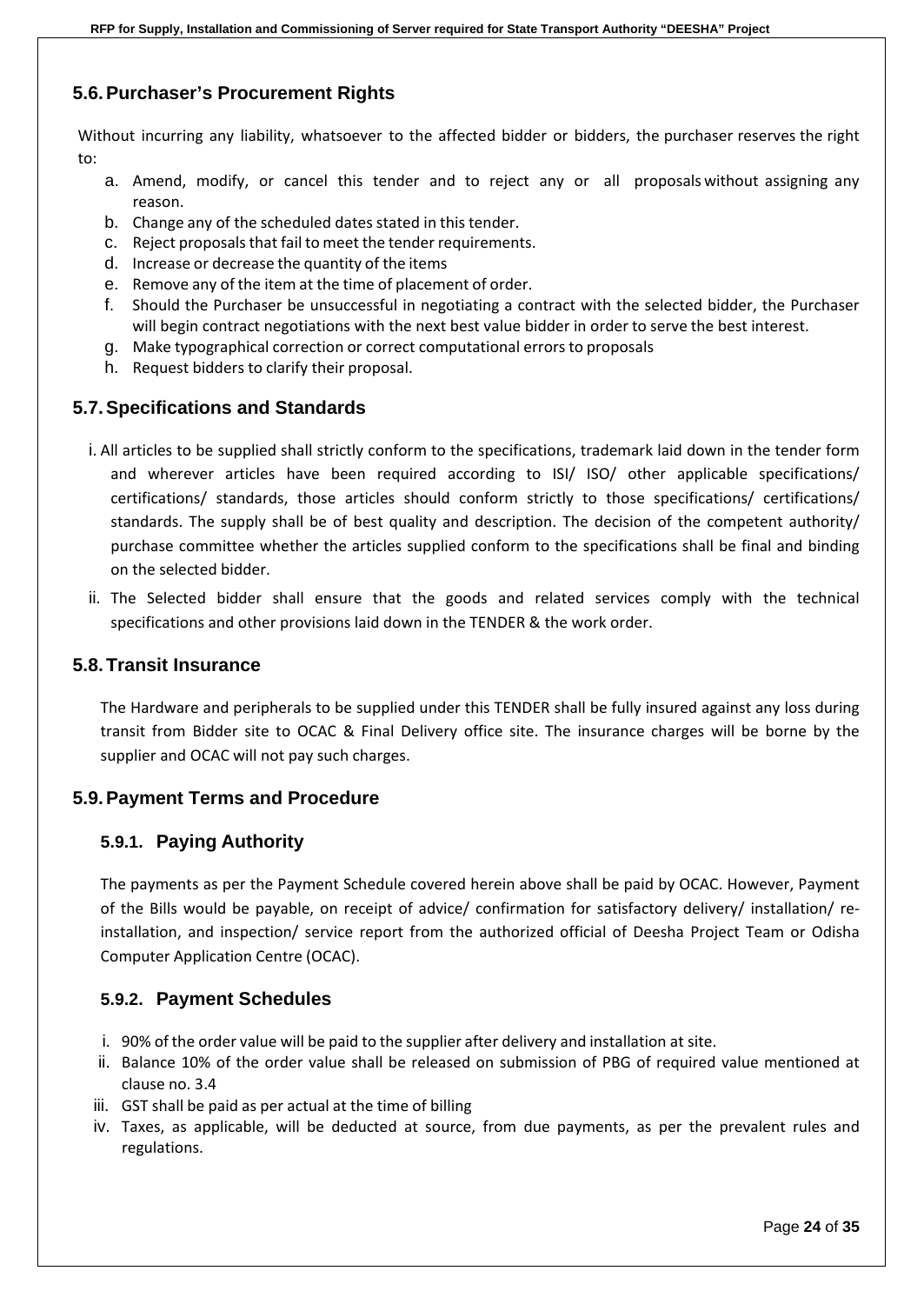## <span id="page-24-0"></span>**6. Appendix I: Pre-Qualification & Technical Bid Templates**

## <span id="page-24-1"></span>**6.1.General**

The bidders are expected to respond to the TENDER using the forms given in thissection and all documents supporting Pre-Qualification / Technical Evaluation Criteria.

Pre-Qualification Bid & Technical Proposal shall comprise of following forms:

#### **Forms to be used in Pre-Qualification Proposal**

**Form 1:** Compliance Sheet for Pre-qualification Proposal

- **Form 2:** Particulars of the Bidders
- **Form 3:** Bid Security (EMD)/ Bid Declaration Form (BDF)
- **Form 4:** Manufacturers /Producers Authorization Form
- **Form 5:** Self-Declaration against the rule 144 (xi) in GFRs 2017

#### **Forms to be used in Technical Proposal**

- **Form 6:** Letter of Proposal
- **Form 7:** Compliance Sheet for Technical Proposal
- Escalation matrix should also be provided along with the technical bid.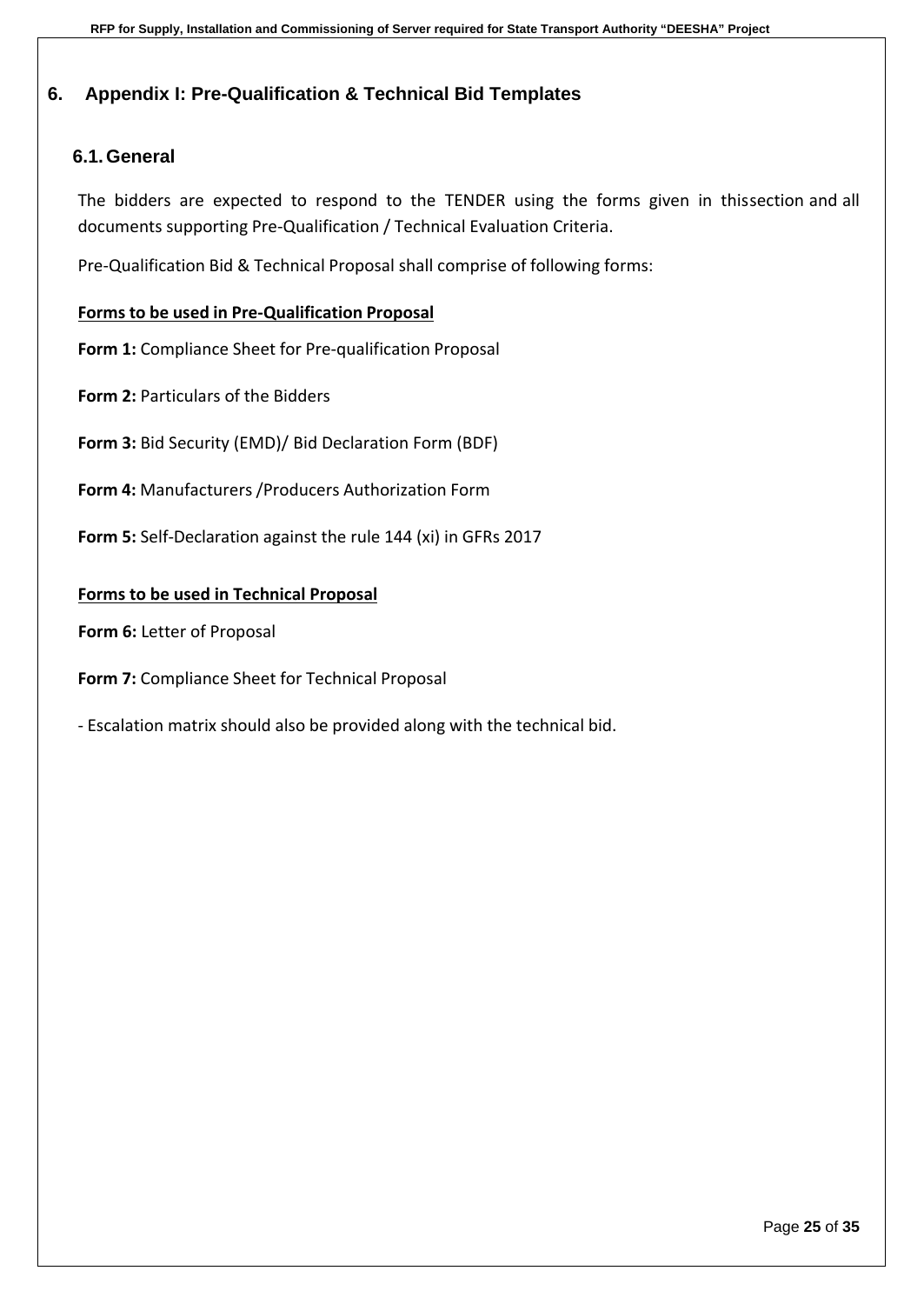## <span id="page-25-0"></span>**6.2.Form 1: Compliance Sheet for Pre-qualification Proposal**

(The pre-qualification proposal should comprise of the following basic requirements. The documents mentioned in this compliance sheet along with this form, needs to be a part of the Pre-Qualification proposal)

| Sl. No.        | <b>Basic</b>                                                                 | <b>Documents Required</b>                                                                                     | Provided | <b>Reference &amp; Page</b> |
|----------------|------------------------------------------------------------------------------|---------------------------------------------------------------------------------------------------------------|----------|-----------------------------|
|                | <b>Requirement</b>                                                           |                                                                                                               |          | <b>Number</b>               |
| 1.             | <b>Document Fee</b>                                                          | <b>Demand Draft</b>                                                                                           | Yes / No |                             |
|                | Power of                                                                     | Copy of Power of Attorney inthe                                                                               |          |                             |
| $\overline{2}$ | Attorney                                                                     | name of the Authorized<br>signatory                                                                           | Yes / No |                             |
| 3              | Particulars of<br>the Bidders                                                | As per Form 2                                                                                                 | Yes / No |                             |
| 4              | EMD/BDF                                                                      | <b>Bid Security Declaration Form 3</b>                                                                        | Yes / No |                             |
| 5              | <b>Average Sales</b><br>Turnover in<br>Hardware &<br>Maintenance<br>services | Extracts from the audited Balance<br>sheet and Profit & Loss; OR<br>Certificate from the statutory<br>auditor | Yes / No |                             |
| 6              | Letter of<br>authorization<br>from OEM                                       | Letter of authorization; as per<br>template provided Form 4                                                   | Yes / No |                             |
| 8              | Technical<br>Capability                                                      | Copy of work order                                                                                            | Yes / No |                             |
| 9              | <b>Local Service</b><br>Centres                                              | A Self Certified letter by an<br>authorized signatory                                                         | Yes / No |                             |
| 10             | Quality<br>Certifications                                                    | ISO 9001, ISO 20001 & ISO<br>27001 Certification.<br>ISO 14001 Certification of theOEM                        | Yes / No |                             |
| 11             | Legal Entity                                                                 | Copy of Certificate of<br>Incorporation; GST, PAN, IT<br>return, Up to Date GST Return                        | Yes / No |                             |
| 12             | <b>Blacklisting &amp;</b><br>Performance                                     | A self-certified letter                                                                                       | Yes / No |                             |
| 13             | Declaration                                                                  | Self-Declaration against the rule<br>144 (xi) in GFRs 2017 Form 5                                             | Yes/No   |                             |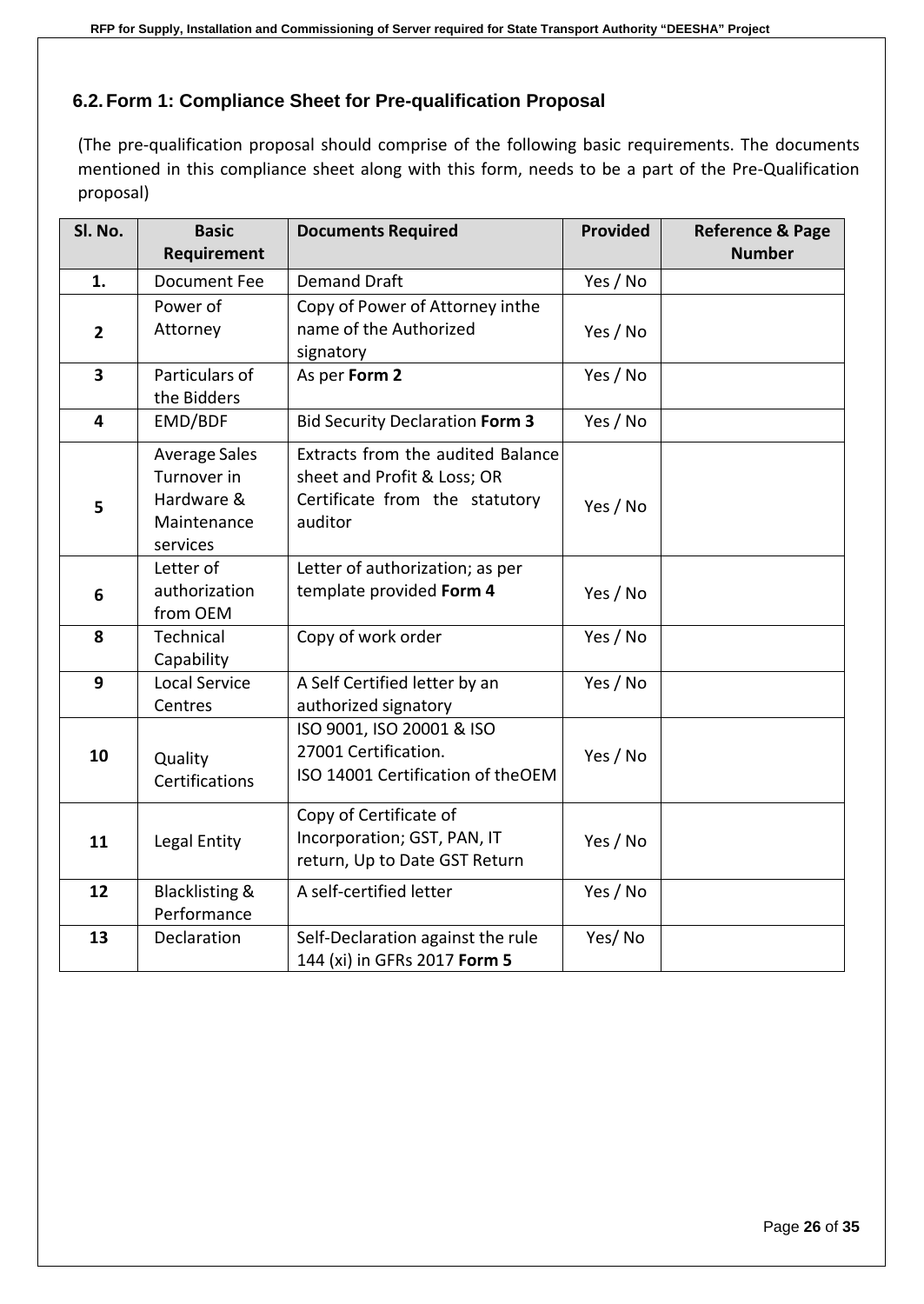## <span id="page-26-0"></span>**6.3.Form-2: Particulars of the Bidder**

| SI.<br>No.   | <b>Information Sought</b>                                                          | <b>Details to be Furnished</b> |
|--------------|------------------------------------------------------------------------------------|--------------------------------|
| A            | Name, address and URL of the bidding<br>Company                                    |                                |
| B            | Incorporation status of the firm (public<br>limited / private limited, etc.)       |                                |
| $\mathsf{C}$ | <b>Year of Establishment</b>                                                       |                                |
| D            | Date of registration                                                               |                                |
| E            | RoC Reference No.                                                                  |                                |
| F            | Details of company registration                                                    |                                |
| G            | Name, Address, e-mail ID, Phone nos. and<br><b>Mobile Number of Contact Person</b> |                                |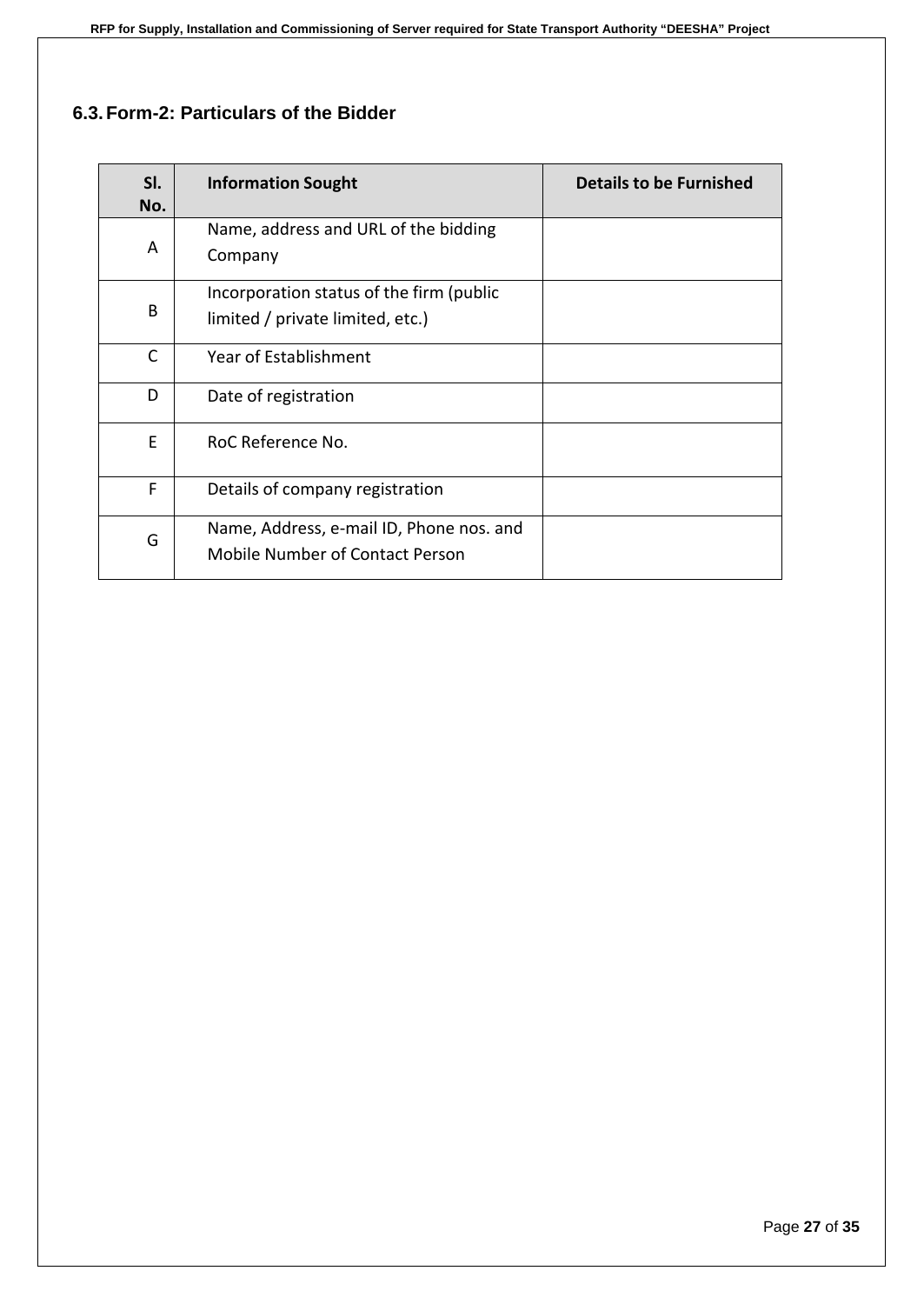## <span id="page-27-0"></span>**6.4.Form 3: Bid Declaration Form (BDF)**

(To be submitted on the Letterhead of Bidder)

To

The General Manager (Admin), Odisha Computer Application Centre, N-1/7-D, Acharya Vihar P.O. RRL, Bhubaneswar - 751013.

## **Subject: Bid Security of RFP for Selection of Implementing Agency for Implementation and Operations of Digital Asset Management**

#### **Ref:** *OCAC- OCAC-NEGP-INFRA-0004-2022/22038, Dated – 27/05/2022*

Madam,

I/We understand that, as per clause no. \_\_\_\_\_\_\_above referenced RFP, bids must be supported by a Bid Security Declaration In lieu of Earnest Money Deposit, (*reference Finance Department, Government of Odisha, Office Memorandum No. 281/F, dated 05.01.2022*). I/We hereby accept that, I/We may be disqualified from bidding for any contract with you for a period of three years from the date of disqualification as may be notified by you (without prejudice to OCAC's rights to claim damages or any other legal recourse) if,

1) I am /We are in a breach of any of the obligations under the bid conditions,

2) I/We have withdrawn or unilaterally modified/amended/revised, my/our Bid during the bid validity period specified in the form of Bid or extended period, if any.

3) On acceptance of our bid by OCAC, I/we failed to deposit the prescribed Security Deposit or fails to execute the agreement or fails to commence the execution of the work in accordance with the terms and conditions and within the specified time.

Yours faithfully,

Authorized Signatory with Date and Seal: Name: Title<sup>.</sup> Address of Bidder: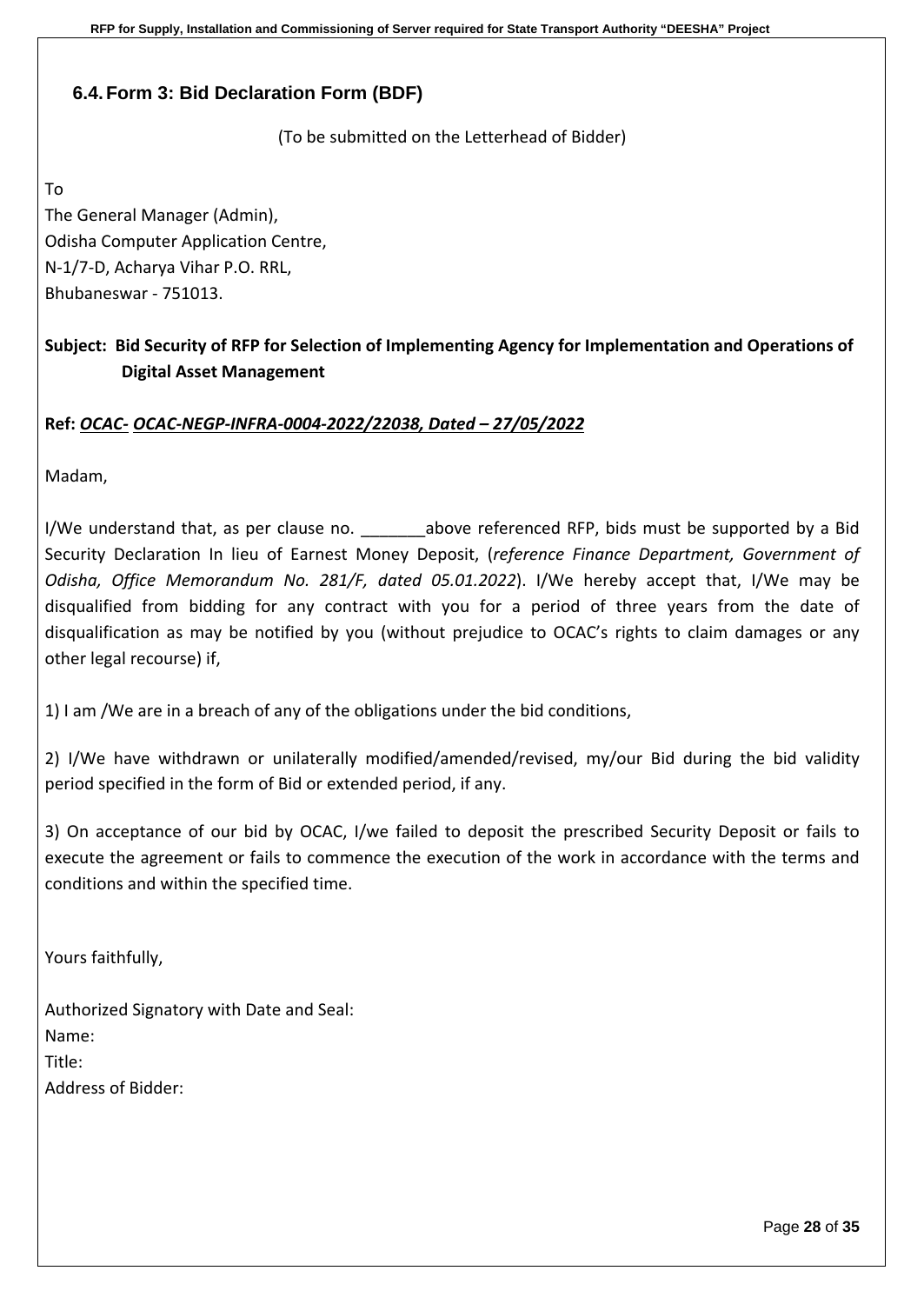#### <span id="page-28-0"></span>**6.5.Form 4: Manufacturers /Producers Authorization Form (MAF)**

Letter No. 2008 and 2008 and 2008 and 2008 and 2008 and 2008 and 2008 and 2008 and 2008 and 2008 and 2008 and 2008 and 2008 and 2008 and 2008 and 2008 and 2008 and 2008 and 2008 and 2008 and 2008 and 2008 and 2008 and 2008

The General Manager (Admin) Odisha Computer Application Centre Plot No. - N-1/7-D, Acharya Vihar P.O. - RRL, Bhubaneswar - 751013 EPBX: 0674-2567280/2567064/2567295 Fax: +91-0674-2567842 **Sub : OEM Authorization Letter**

#### **Ref: Your TENDER Reference No: OCAC-NEGP-INFRA-0004-2022/22038, Dated – 27/05/2022**

Dear Sir:

We, who are established and reputable manufacturers / producers of having having factories/ development facilities at (*address of factory / facility)* do hereby authorize M/s. **Mannet and address of Agent)** to submit a Bid, and sign the contract with you against the above Bid Invitation.

We hereby extend our full guarantee and warranty for the Solution, Products and services offered by theabove firm against this Bid Invitation.

We also undertake to provide any or all of the following materials, notifications, and information pertaining to the Products manufactured or distributed by the Supplier:

a. Such Products as OCAC may opt to purchase from the Supplier, provided, that this option shall not relieve the Supplier of any warranty obligations under the Contract; and

b. in the event of termination of production of such Products:

- i. Advance notification to OCAC of the pending termination, in sufficient time to permit to procure needed requirements; and
- ii. Following such termination, furnishing at no cost to OCAC, the blueprints, design documents, operations manuals, standards, source codes and specifications of the Products, if requested.

We duly authorize the said firm to act on our behalf in fulfilling all installations, Technical support and maintenance obligations required by the contract.

Yours faithfully,(Name)

(Name of Producers)

**Note - 1: This letter of authority should be on the letterhead of the manufacturer and should be signed by a person competent and having the power of attorney to bind the manufacturer. The Bidder in its Bid should include it.**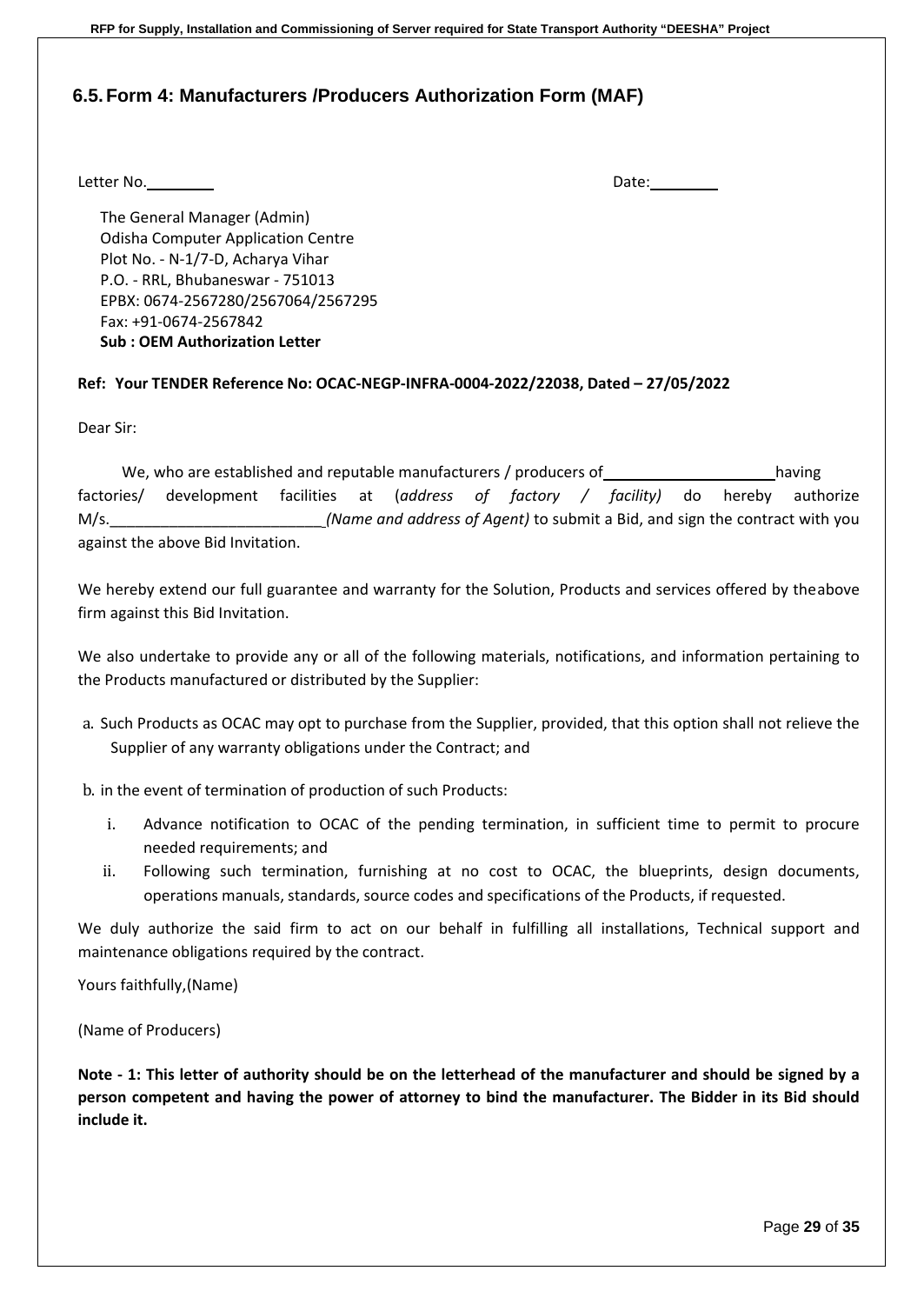**RFP for Supply, Installation and Commissioning of Server required for State Transport Authority "DEESHA" Project**

## <span id="page-29-0"></span>**6.6.Form 5: Self Declaration against the rule 144 (xi) in GFRs 2017**

<To be in Company Letter Head>

< Location, Date>

To

The General Manager (Admin) Odisha Computer Application Centre Plot No. - N-1/7-D, Acharya Vihar P.O. - RRL, Bhubaneswar - 751013 EPBX: 0674-2567280/2567064/2567295 Fax: +91-0674-2567842

**Subject: Submission towards Procurement of Infrastructure for Supply, Installation and Commissioning of Server required for State Transport Authority "DEESHA" Project** 

**(TENDER Reference No: OCAC-NEGP-INFRA-0004-2022/22038, Dated – 27/05/2022)**

Dear Sir/Madam,

I/ We, represent that company is not a subsidiary/ affiliate/ attached office of any Border Companies as may be banned by Government of India for doing business in India as per revision of GFR rule 2020 or if from such a country, has been statutorily registered with the competent authority as per the procedure laid down in reference to Government Orders in this regards.

I/ We, hereby agree to provide copy of and/ or produced original of all such documents as may be necessarily required to be submitted evidence in this regard.

I/ We, hereby certified that this bidder fulfills all requirements in this regard and is eligible to be considered.

Yours sincerely, Authorized Signature: Name and Title of Signatory:

Name of Firm:Address: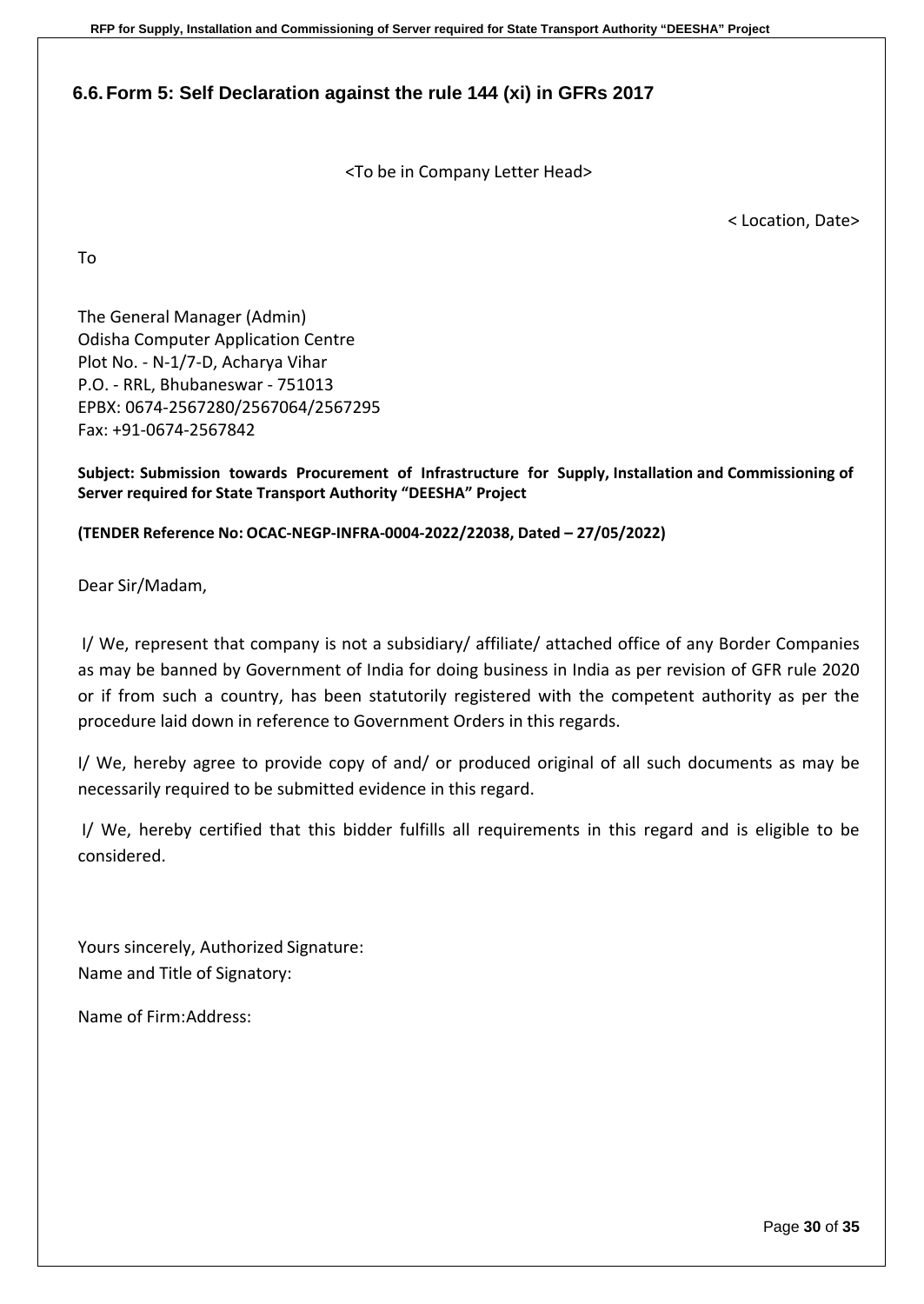### <span id="page-30-0"></span>**6.7.Form 6: Letter of Proposal (Technical)**

To

< Location, Date>

The General Manager (Admin) Odisha Computer Application Centre Plot No. - N-1/7-D, Acharya Vihar P.O.- RRL, Bhubaneswar - 751013 EPBX: 0674-2567280/2567064/2567295 Fax: +91-0674-2567842

**Subject: Submission towards Procurement of Infrastructure for Supply, Installation and Commissioning of Server required for State Transport Authority "DEESHA" Project** 

Dear Sir/Madam,

We, the undersigned, offer to provide Supply, Installation & Warranty support of ITInfrastructure for \_\_\_\_\_\_\_\_\_\_\_\_\_\_\_\_\_\_\_\_\_\_\_\_\_\_\_ with your TENDER Ref No : \_\_\_\_\_\_\_\_\_\_\_\_\_\_\_\_\_\_\_\_\_\_\_\_\_and our Proposal. We are hereby submitting our Proposal, which includes this Technical bid and the Financial Bid sealed in a separate envelope.

We hereby declare that all the information and statements made in this Technical bid are true and accept that any misinterpretation contained in it may lead to our disqualification.

We undertake, if our Proposal is accepted, to initiate the Implementation services related to the assignment not later than the date indicated in Fact Sheet.

We agree to abide by all the terms and conditions of the TENDER document. We would holdthe terms of our bid valid for 180 days as stipulated in the TENDER document.

We understand you are not bound to accept any Proposal you receive.

| Yours sincerely,<br>Authorized Signature [In full and initials]: ___________________________________                                                                                                                                                                                                                                                                                                                                                                                                                                                                 |  |  |  |
|----------------------------------------------------------------------------------------------------------------------------------------------------------------------------------------------------------------------------------------------------------------------------------------------------------------------------------------------------------------------------------------------------------------------------------------------------------------------------------------------------------------------------------------------------------------------|--|--|--|
|                                                                                                                                                                                                                                                                                                                                                                                                                                                                                                                                                                      |  |  |  |
| Name of Firm: Name of Firm:                                                                                                                                                                                                                                                                                                                                                                                                                                                                                                                                          |  |  |  |
|                                                                                                                                                                                                                                                                                                                                                                                                                                                                                                                                                                      |  |  |  |
| $\text{Location:}\n \underline{\hspace{2cm}}\n \underline{\hspace{2cm}}\n \underline{\hspace{2cm}}\n \underline{\hspace{2cm}}\n \underline{\hspace{2cm}}\n \underline{\hspace{2cm}}\n \underline{\hspace{2cm}}\n \underline{\hspace{2cm}}\n \underline{\hspace{2cm}}\n \underline{\hspace{2cm}}\n \underline{\hspace{2cm}}\n \underline{\hspace{2cm}}\n \underline{\hspace{2cm}}\n \underline{\hspace{2cm}}\n \underline{\hspace{2cm}}\n \underline{\hspace{2cm}}\n \underline{\hspace{2cm}}\n \underline{\hspace{2cm}}\n \underline{\hspace{2cm}}\n \underline{\hs$ |  |  |  |
|                                                                                                                                                                                                                                                                                                                                                                                                                                                                                                                                                                      |  |  |  |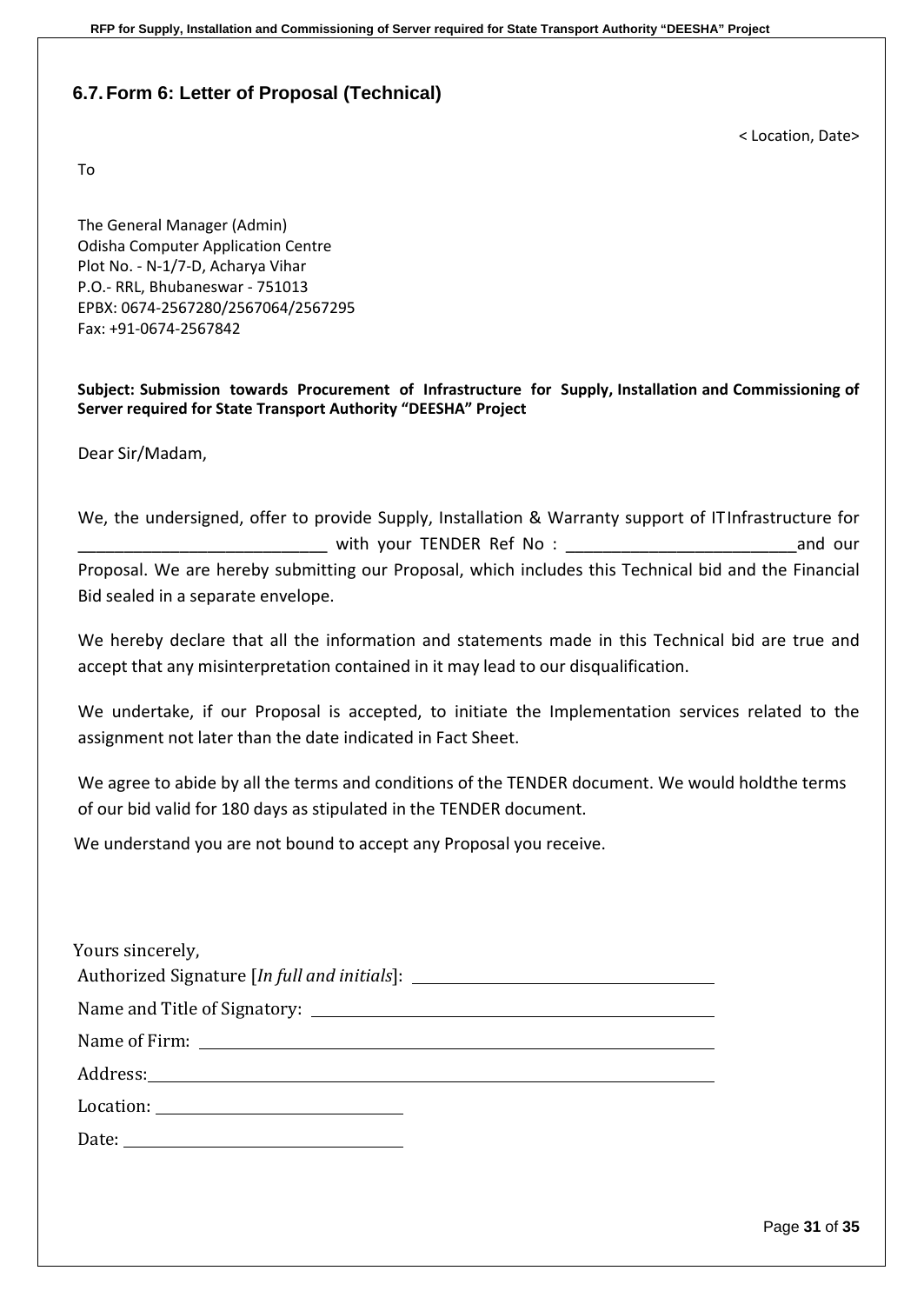## <span id="page-31-0"></span>**6.8.Form 7: Technical Compliance**

Compliance as Per Clause 5.5, page no: 27-32

## <span id="page-31-1"></span>**7. Appendix II: Commercial Proposal Templates**

The bidders are expected to respond to the TENDER using the forms given in this section for Commercial Proposal.

**Form 8:** Covering Letter

**Form 9:** Commercial Proposal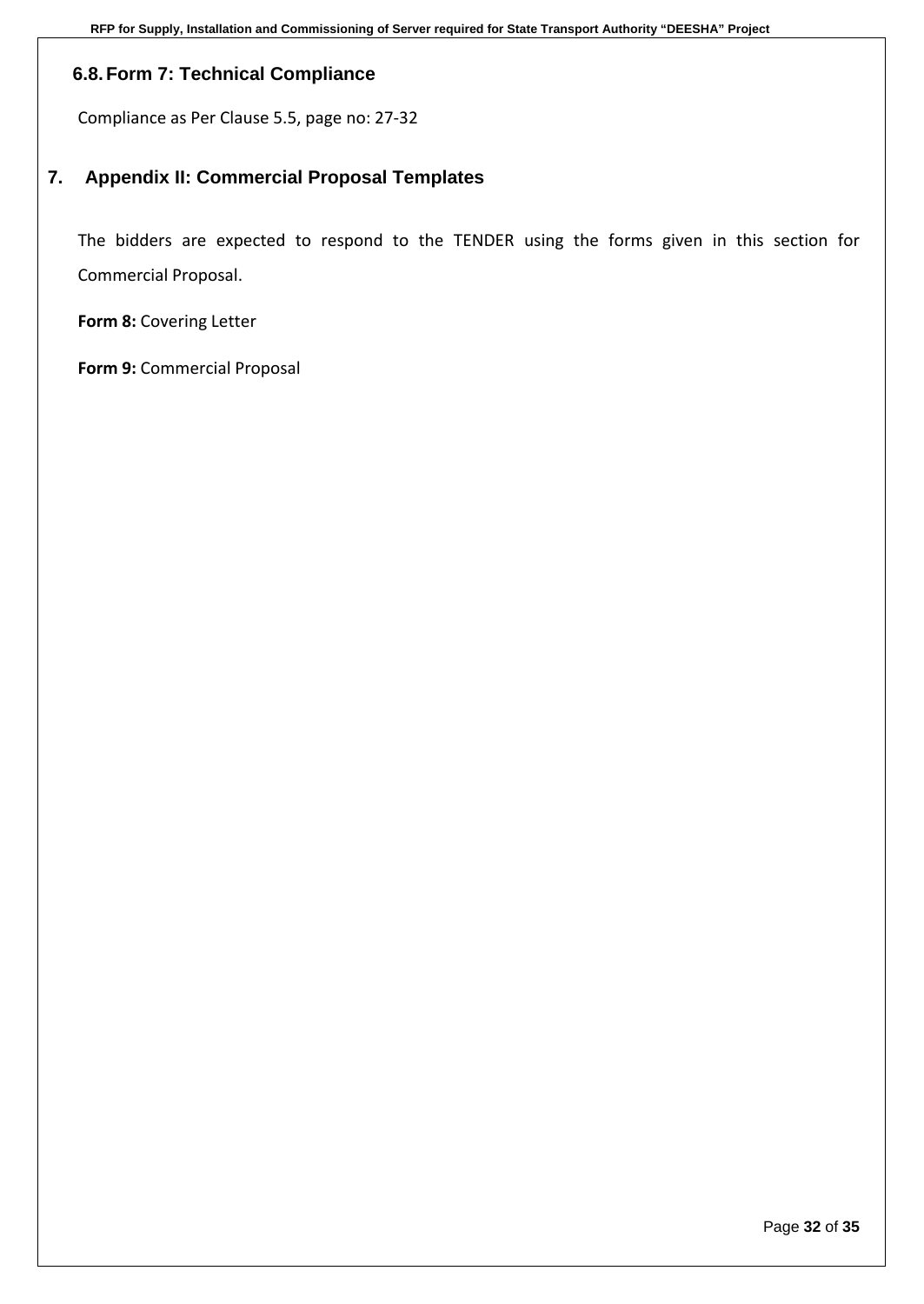#### <span id="page-32-0"></span>**7.1 Form 8: Covering Letter**

To

< Location, Date>

The General Manager (Admin) Odisha Computer Application Centre Plot No. - N-1/7-D, Acharya Vihar P.O.- RRL, Bhubaneswar - 751013 EPBX: 0674-2567280/2567064/2567295 Fax: +91-0674-2567842

Subject: ################

RFP Reference No: OCAC-NEGP-INFRA-0004-2022/22038, Dated – 27/05/2022

Dear Sir/Madam,

We, the undersigned, offer to provide the Implementation services for IT infrastructure supply & related services in accordance with your Request for Proposal cited above. Our attached Financial Proposal is for the sum of [Amount in words and figures]. This amount is exclusive of the local taxes.

Our Financial Proposal shall be binding upon us, up to expiration of the validity period of the Proposal, i.e., [Date].

We understand you are not bound to accept any Proposal you receive.

We remain,

Yours sincerely, Authorized Signature: Name and Title of Signatory: Name of Firm: Address: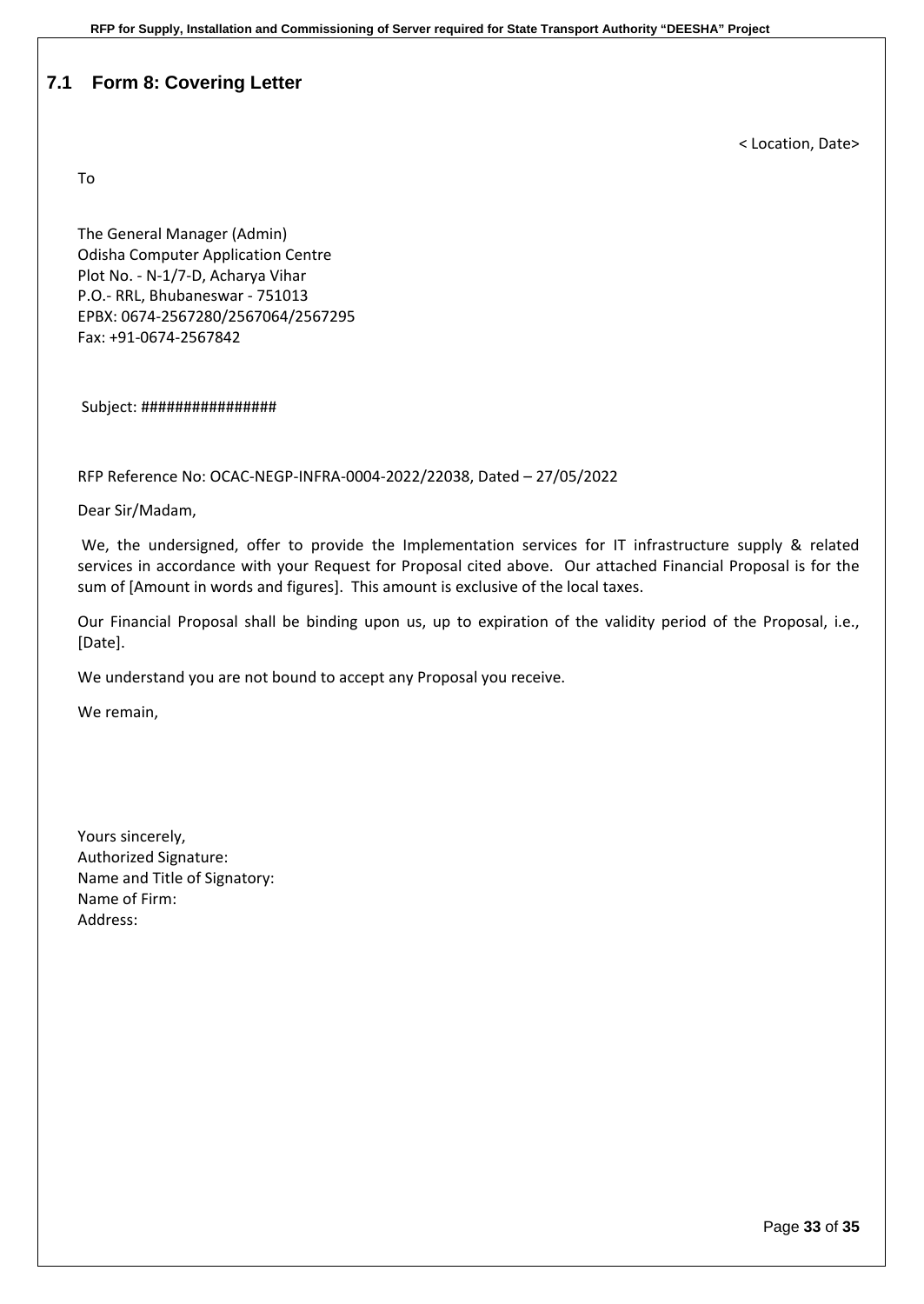### <span id="page-33-0"></span>**7.2 Form 9: Financial Proposal**

#### **(TENDER Reference No: OCAC-NEGP-INFRA-0004-2022/22038, Dated – 27/05/2022)**

## **COMMERCIAL BID FORMAT**

| SI.<br>No.                         | <b>Item</b>                           | <b>Bill of</b><br>Quantity<br>(A) | <b>Unit Cost</b><br>(B) | <b>GST Per</b><br>Unit<br>(C) | <b>Total</b><br><b>Unit Cost</b><br>(D)<br>$(D=B+C)$ | <b>Total</b><br><b>Amount</b><br>(E)<br>$(E=A \times D)$ |
|------------------------------------|---------------------------------------|-----------------------------------|-------------------------|-------------------------------|------------------------------------------------------|----------------------------------------------------------|
| 1.                                 | Application Server with<br><b>GPU</b> | $\overline{2}$                    |                         |                               |                                                      |                                                          |
| <b>Grand Total Including GST =</b> |                                       |                                   |                         |                               |                                                      |                                                          |
| <b>Total Cost in Words</b>         |                                       |                                   |                         |                               |                                                      |                                                          |

Seal of the Company and the Company Authorized Signatory

**"I/WE UNDERSTAND THAT THE QUANTITY PROVIDED ABOVE IS SUBJECT TO CHANGE. I/WE AGREE THAT IN CASE OF ANY CHANGE IN THE QUANTITIES REQUIRED, I/ WE WOULD BE SUPPLYING THE SAME AT THE RATES AS SPECIFIED IN THIS COMMERCIAL BID. I /WE AGREE TO ADHERE TO THE PRICES GIVEN ABOVE EVEN IF THE QUANTITIES UNDERGO A CHANGE".**